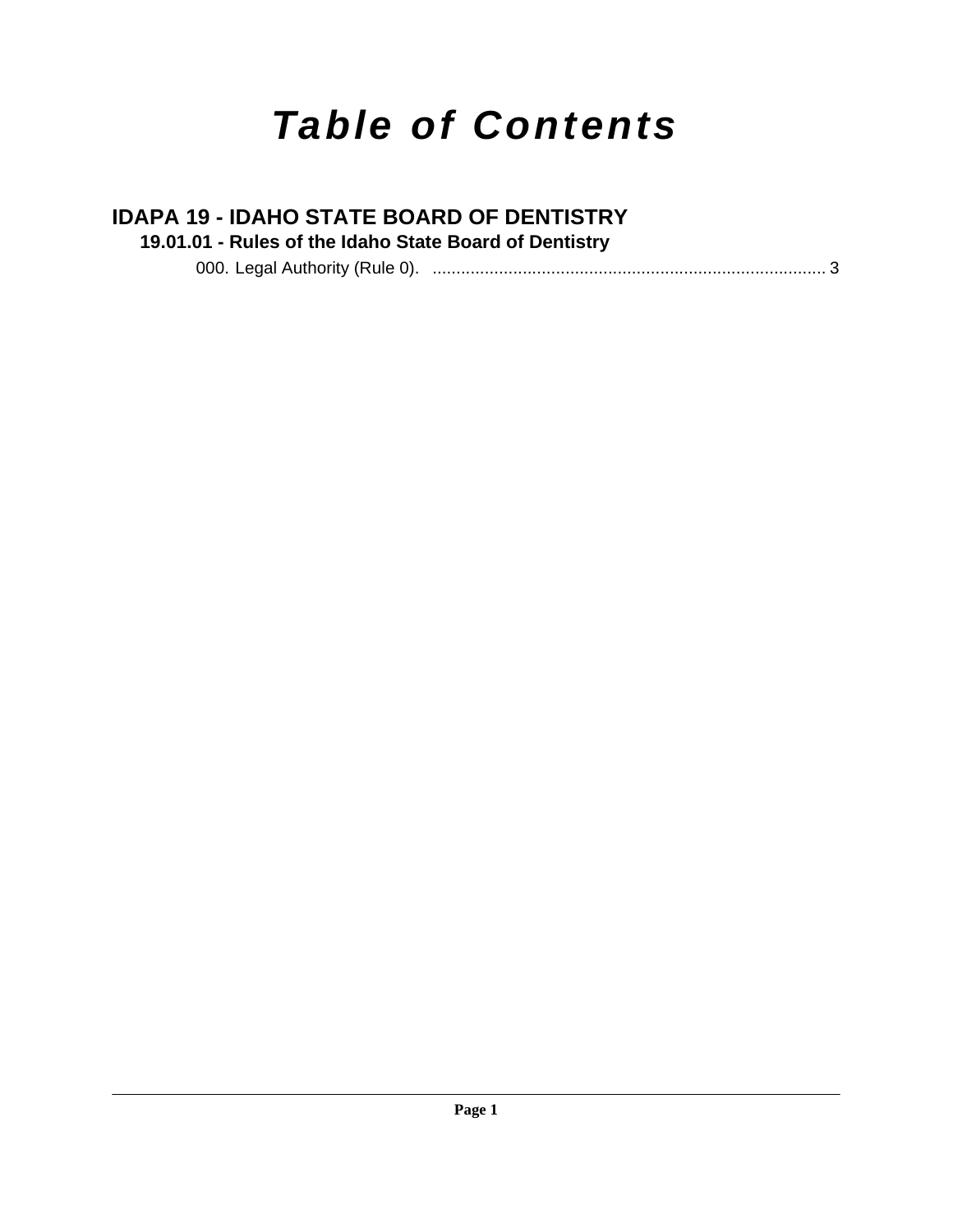# *Table of Contents (cont'd)*

| 064. Suspension, Revocation Or Restriction Of Anesthesia Permit (Rule 64).  22<br>065. Determination Of Degree Of Sedation By The Board (Rule 65).  22 |  |
|--------------------------------------------------------------------------------------------------------------------------------------------------------|--|
|                                                                                                                                                        |  |
|                                                                                                                                                        |  |
|                                                                                                                                                        |  |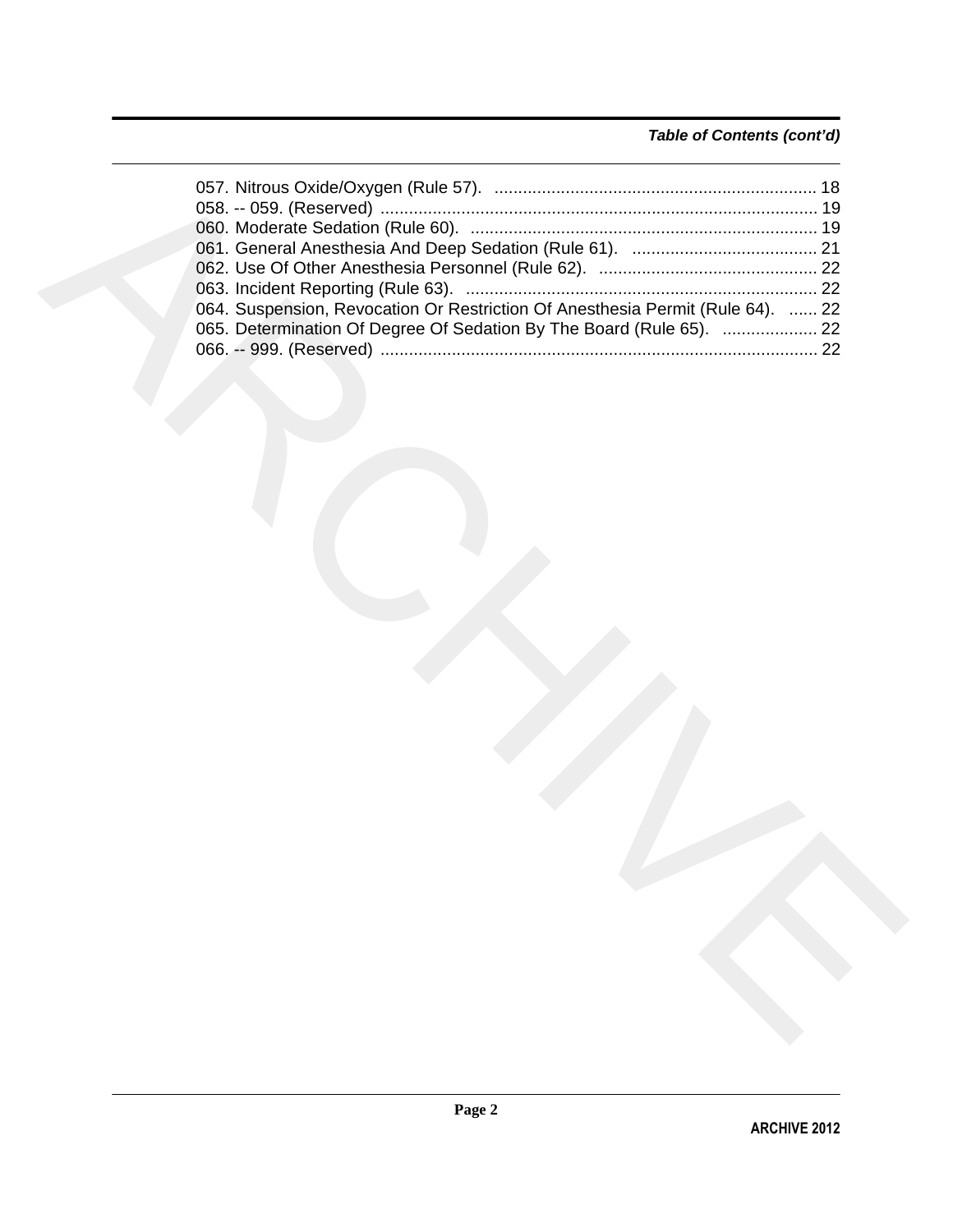#### **IDAPA 19 TITLE 01 CHAPTER 01**

# **IDAPA 19 - IDAHO STATE BOARD OF DENTISTRY**

# **19.01.01 - RULES OF THE IDAHO STATE BOARD OF DENTISTRY**

#### **000. LEGAL AUTHORITY (RULE 0).**

|  |  |  | This Chapter is adopted under the legal authority of Chapter 9, Title 54, Idaho Code. |  | $(7-1-93)$ |
|--|--|--|---------------------------------------------------------------------------------------|--|------------|
|  |  |  |                                                                                       |  |            |

#### **001. TITLE AND SCOPE (RULE 1).**

These rules shall be cited as IDAPA 19.01.01, "Rules of the Idaho State Board of Dentistry." These rules constitute the minimum requirements for licensure and regulation of dentists and dental hygienists. (7-1-93) the minimum requirements for licensure and regulation of dentists and dental hygienists.

#### **002. WRITTEN INTERPRETATIONS (RULE 2).**

There are no written interpretations to these rules. (7-1-93)

#### **003. ADMINISTRATIVE APPEALS (RULE 3).**

**IDAPA 19 - IDANO STATE BOARD OF DENTISTRY**<br>
19.01.01 - RULES OF THE IDANO STATE BOARD OF DENTISTRY<br>
19.01.01 - RULES OF THE IDANO STATE BOARD OF DENTISTRY<br>
19.1. LEVAL AUTHORITY (RULE 8).<br>
19. Clarges: to advantation to All contested cases shall be governed by the provisions of IDAPA 04.11.01, "Idaho Rules of Administrative Procedure of the Attorney General," and the Idaho Administrative Procedure Act, Chapter 52, Title 67, Idaho Code. (3-15-02)

#### **004. INCORPORATION BY REFERENCE (RULE 4).**

Pursuant to Section 67-5229, Idaho Code, this chapter incorporates by reference the following documents: (7-1-93)

#### **01. Professional Standards**. (3-29-12)

**a.** American Association of Oral and Maxillofacial Surgeons, Office Anesthesia Evaluation Manual, on, 2006. (4-7-11) 7th Edition, 2006.

**b.** American Dental Association, Guidelines for Teaching Pain Control and Sedation to Dentists and tudents, October 2007. (4-7-11) Dental Students, October 2007.

**c.** American Dental Association, Guidelines for the Use of Sedation and General Anesthesia by Dentists, October 2007. (4-7-11)

**d.** American Dental Association Policy Statement: The Use of Sedation and General Anesthesia by October 2007. (4-7-11) Dentists, October 2007.

**e.** Centers for Disease Control and Prevention, DHHS, Guidelines for Infection Control in Dental Health-Care Settings, 2003.

**f.** American Dental Association, Principles of Ethics, Code of Professional Conduct and Advisory Opinions (ADA Code), January 2009. (4-7-11)

**g.** American Dental Hygienists' Association, Code of Ethics for Dental Hygienists (ADHA Code),  $\mu$  June 2009. (4-7-11)

**h.** American Dental Hygienists' Association, Standards for Clinical Dental Hygiene Practice, March 10, 2008. (4-7-11)  $10, 2008.$  (4-7-11)

**i.** American Association of Dental Boards, the Dental Patient Record, June 12, 2009. (4-7-11)

**02.** Availability. These documents are available for public review at the Idaho State Board of Dentistry, h 9th Street, Suite M-100, Boise, Idaho 83720. (3-29-12) 350 North 9th Street, Suite M-100, Boise, Idaho 83720.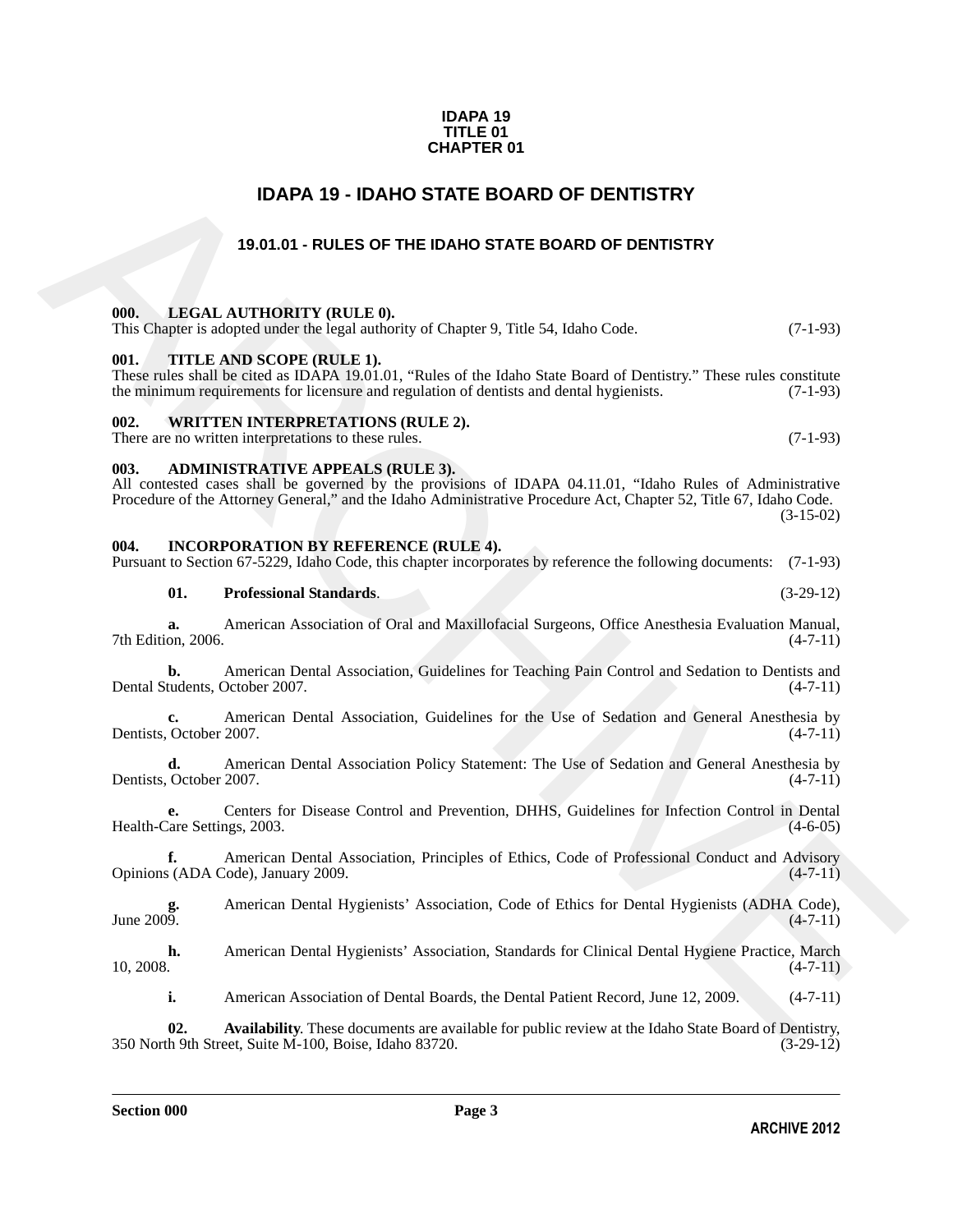#### **005. OFFICE INFORMATION (RULE 5).**

#### **006. PUBLIC RECORDS ACT COMPLIANCE (RULE 6).**

#### **007. -- 009. (RESERVED)**

#### <span id="page-3-1"></span>**010. EXAMINATIONS (RULE 10).**

#### <span id="page-3-6"></span><span id="page-3-5"></span><span id="page-3-4"></span><span id="page-3-3"></span><span id="page-3-2"></span><span id="page-3-0"></span>**011. APPLICATIONS (RULE 11).**

| 005.<br>$(208)$ 334-3247. |               | <b>OFFICE INFORMATION (RULE 5).</b><br>The Board of Dentistry office is located at 350 North 9th Street, Suite M-100, Boise, Idaho. The mailing address is<br>P.O. Box 83720, Boise, Idaho 83720-0021. The telephone number of the Board is (208) 334-2369, the fax number is                                                                          | $(3-30-07)$ |
|---------------------------|---------------|--------------------------------------------------------------------------------------------------------------------------------------------------------------------------------------------------------------------------------------------------------------------------------------------------------------------------------------------------------|-------------|
| 006.<br>Code.             |               | PUBLIC RECORDS ACT COMPLIANCE (RULE 6).<br>Board of Dentistry records are subject to the provisions of the Idaho Public Records Act, Title 9, Chapter 3, Idaho                                                                                                                                                                                         | $(3-15-02)$ |
| $007. - 009.$             |               | (RESERVED)                                                                                                                                                                                                                                                                                                                                             |             |
| 010.                      |               | <b>EXAMINATIONS (RULE 10).</b><br>Examinations may be completed solely by the Board or, at its discretion, the Board may participate in and accept an<br>examining agent. Examination results will be valid for Idaho licensure for a period of five (5) years from the date of<br>successful completion of the examination.                           | $(3-18-99)$ |
| 011.                      |               | <b>APPLICATIONS (RULE 11).</b><br>Applications for license to practice dentistry or dental hygiene must be filed in the office of the Board of Dentistry,<br>Boise, Idaho. The application must be accompanied by an unmounted photograph, bust only, taken within the year<br>preceding the date of examination, and attested before a notary public. | $(3-18-99)$ |
| 012.                      |               | LICENSE AND APPLICATION FEES (RULE 12).<br>The license fees and application fees shall be as follows:                                                                                                                                                                                                                                                  | $(3-30-07)$ |
|                           | 01.           | <b>Application Fees for Dentists:</b>                                                                                                                                                                                                                                                                                                                  | $(7-1-91)$  |
|                           | a.            | General:                                                                                                                                                                                                                                                                                                                                               | $(3-18-99)$ |
|                           | i.            | By examination -- three hundred dollars (\$300).                                                                                                                                                                                                                                                                                                       | $(3-26-08)$ |
|                           | ii.           | By credentials -- six hundred dollars (\$600).                                                                                                                                                                                                                                                                                                         | $(3-18-99)$ |
|                           | b.            | Specialty:                                                                                                                                                                                                                                                                                                                                             | $(7-1-91)$  |
|                           | i.            | By examination -- three hundred dollars (\$300).                                                                                                                                                                                                                                                                                                       | $(3-26-08)$ |
|                           | ii.           | By credentials -- six hundred dollars (\$600).                                                                                                                                                                                                                                                                                                         | $(3-18-99)$ |
|                           | 02.           | <b>Application Fees for Dental Hygienists:</b>                                                                                                                                                                                                                                                                                                         | $(7-1-91)$  |
|                           | a.            | By examination -- one hundred fifty dollars (\$150).                                                                                                                                                                                                                                                                                                   | $(3-26-08)$ |
|                           | b.            | By credentials -- one hundred fifty dollars (\$150).                                                                                                                                                                                                                                                                                                   | $(3-26-08)$ |
|                           | 03.           | <b>Biennial License Fees for Dentists:</b>                                                                                                                                                                                                                                                                                                             | $(3-30-07)$ |
|                           | a.            | Active -- three hundred seventy-five dollars (\$375).                                                                                                                                                                                                                                                                                                  | $(3-26-08)$ |
|                           | b.            | Inactive -- one hundred sixty dollars (\$160).                                                                                                                                                                                                                                                                                                         | $(3-26-08)$ |
|                           | $c_{\bullet}$ | Specialty -- three hundred seventy-five dollars (\$375).                                                                                                                                                                                                                                                                                               | $(3-26-08)$ |
|                           | 04.           | <b>Biennial License Fees for Hygienists:</b>                                                                                                                                                                                                                                                                                                           | $(3-30-07)$ |
|                           | a.            | Active -- one hundred seventy-five dollars (\$175).                                                                                                                                                                                                                                                                                                    | $(3-26-08)$ |
|                           | b.            | Inactive -- eighty-five dollars (\$85).                                                                                                                                                                                                                                                                                                                | $(3-26-08)$ |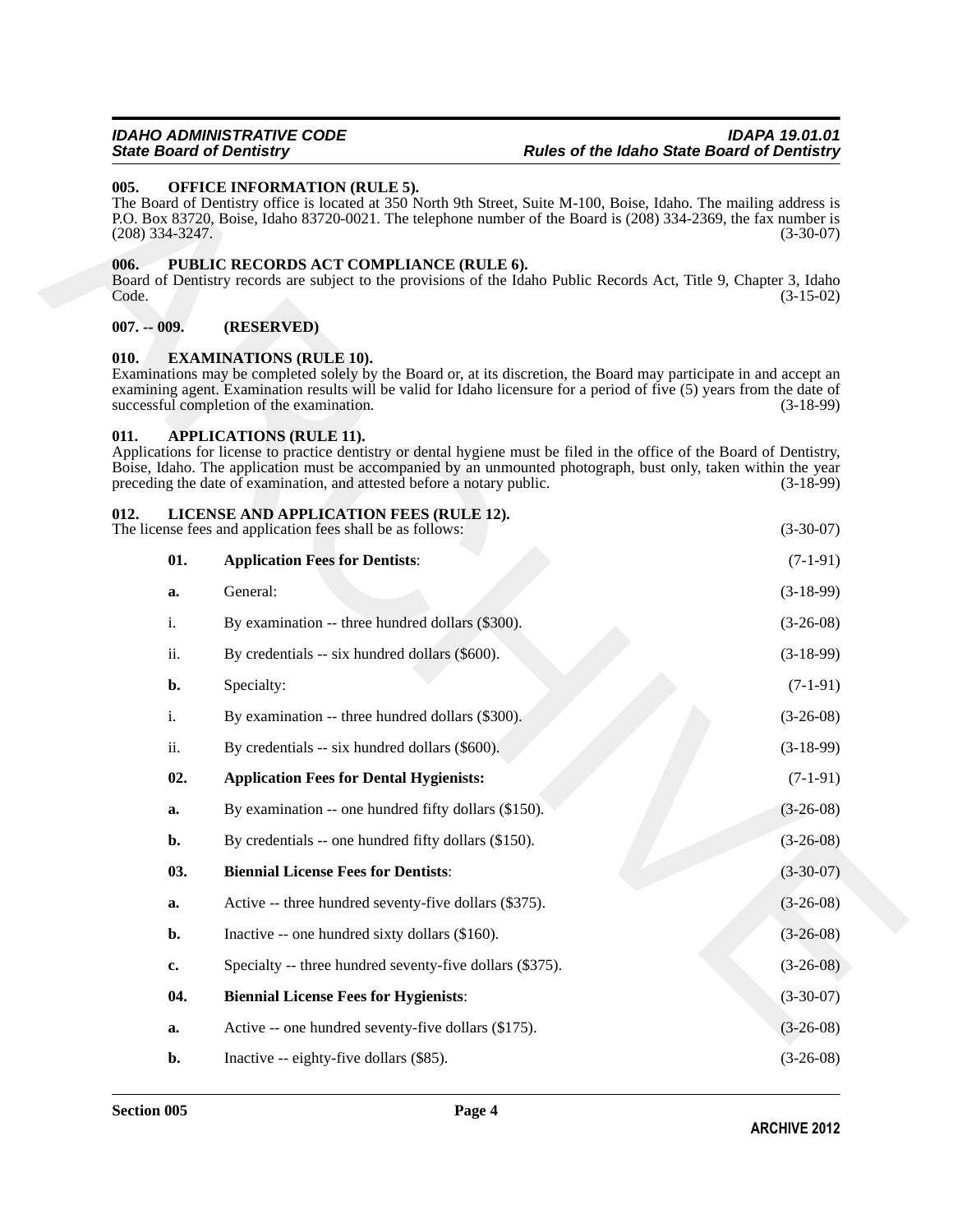| 05.                                 | <b>Application Fees for General Anesthesia and Moderate Sedation Permits:</b>                                                                                                                                                                                                                                                                                                                                                                                                                                                                                                                                                                                                                                                                     | $(4-7-11)$  |
|-------------------------------------|---------------------------------------------------------------------------------------------------------------------------------------------------------------------------------------------------------------------------------------------------------------------------------------------------------------------------------------------------------------------------------------------------------------------------------------------------------------------------------------------------------------------------------------------------------------------------------------------------------------------------------------------------------------------------------------------------------------------------------------------------|-------------|
| a.                                  | Initial Application -- three hundred dollars (\$300).                                                                                                                                                                                                                                                                                                                                                                                                                                                                                                                                                                                                                                                                                             | $(4-2-03)$  |
| b.                                  | Renewal Application -- three hundred dollars (\$300).                                                                                                                                                                                                                                                                                                                                                                                                                                                                                                                                                                                                                                                                                             | $(4-2-03)$  |
| c.                                  | Reinstatement Application -- three hundred dollars (\$300).                                                                                                                                                                                                                                                                                                                                                                                                                                                                                                                                                                                                                                                                                       | $(4-2-03)$  |
| 013.                                | FEES -- GENERAL (RULE 13).<br>A license shall not be issued or renewed unless the fee is paid. Application fees are not refunded. License fees shall be<br>prorated from date of licensure to the next successive license renewal date.                                                                                                                                                                                                                                                                                                                                                                                                                                                                                                           | $(3-30-07)$ |
| 014.                                | <b>EXAMINATION FOR GENERAL DENTAL LICENSES (RULE 14).</b><br>Pursuant to Section 54-918, Idaho Code, the Board shall conduct both written and clinical examinations of such<br>duration and character and upon such subjects in dentistry as the Board shall determine to thoroughly test the fitness<br>and ability of the applicant to practice dentistry in the state of Idaho. The Board may accept as meeting this<br>requirement successful completion of an examination administered by the Board or its agent, and completion of<br>supplementary examinations as the Board deems necessary to determine the competency of the applicant for<br>licensure. Any exam conducted by the Board may include:                                   | $(7-1-93)$  |
| 01.                                 | Written Examination. Evidence of passing the National Board examination may be required of all<br>candidates applying for a license to practice dentistry. Any other written examination will be specified by the Board.                                                                                                                                                                                                                                                                                                                                                                                                                                                                                                                          | $(7-1-93)$  |
| 02.<br>take a clinical examination. | <b>Clinical Examination.</b> All applicants for license to practice general dentistry shall be required to                                                                                                                                                                                                                                                                                                                                                                                                                                                                                                                                                                                                                                        | $(7-1-93)$  |
| 015.                                | <b>EXAMINATION FOR DENTAL HYGIENE LICENSES (RULE 15).</b><br>Pursuant to Section 54-918, Idaho Code, the Board shall conduct both written and clinical examinations, which shall<br>be of such duration and character and upon such subjects in dental hygiene as the Board shall determine to thoroughly<br>test the fitness and ability of the applicants to practice dental hygiene in the state of Idaho. The Board may accept as<br>meeting this requirement successful completion of an examination administered by the Board or its agent, and<br>completion of supplementary examinations as the Board deems necessary to determine the competency of the<br>applicant for licensure. Any examination conducted by the Board may include: | $(7-1-93)$  |
| 01.                                 | Written Examination. Evidence of passing the National Board examination may be required of all<br>candidates applying for a dental hygiene license. Any other written examination will be specified by the Board.                                                                                                                                                                                                                                                                                                                                                                                                                                                                                                                                 | $(7-1-93)$  |
| 02.                                 | Clinical Examination. All applicants for license to practice dental hygiene shall be required to<br>take a clinical examination including local anesthesia.                                                                                                                                                                                                                                                                                                                                                                                                                                                                                                                                                                                       | $(7-1-93)$  |
| 016.                                | REQUIREMENTS FOR DENTAL LICENSURE (RULE 16).<br>The Idaho State Board of Dentistry will approve for licensure only graduates of dental schools accredited by the<br>Commission on Dental Accreditation of the American Dental Association at the time of graduation.                                                                                                                                                                                                                                                                                                                                                                                                                                                                              | $(3-18-99)$ |
| 017.<br>graduation.                 | REQUIREMENTS FOR DENTAL HYGIENE LICENSURE (RULE 17).<br>Applicants for license to practice dental hygiene must furnish proof of graduation from a school of dental hygiene<br>accredited by the Commission on Dental Accreditation of the American Dental Association at the time of applicant's                                                                                                                                                                                                                                                                                                                                                                                                                                                  | $(10-1-65)$ |
| 018.                                | <b>REQUIREMENT FOR CPR (RULE 18).</b><br>Applicants for initial or renewal licensure as a dentist, dental specialist, or dental hygienist shall provide written<br>verification of current cardiopulmonary resuscitation (CPR) certification as a requirement for licensure.                                                                                                                                                                                                                                                                                                                                                                                                                                                                      | $(4-2-03)$  |

#### <span id="page-4-7"></span><span id="page-4-6"></span>**013. FEES -- GENERAL (RULE 13).**

#### <span id="page-4-5"></span><span id="page-4-3"></span>**014. EXAMINATION FOR GENERAL DENTAL LICENSES (RULE 14).**

#### <span id="page-4-4"></span><span id="page-4-2"></span><span id="page-4-0"></span>**015. EXAMINATION FOR DENTAL HYGIENE LICENSES (RULE 15).**

#### <span id="page-4-10"></span><span id="page-4-1"></span>**016. REQUIREMENTS FOR DENTAL LICENSURE (RULE 16).**

#### <span id="page-4-9"></span>**017. REQUIREMENTS FOR DENTAL HYGIENE LICENSURE (RULE 17).**

#### <span id="page-4-8"></span>**018. REQUIREMENT FOR CPR (RULE 18).**

#### **019. (RESERVED)**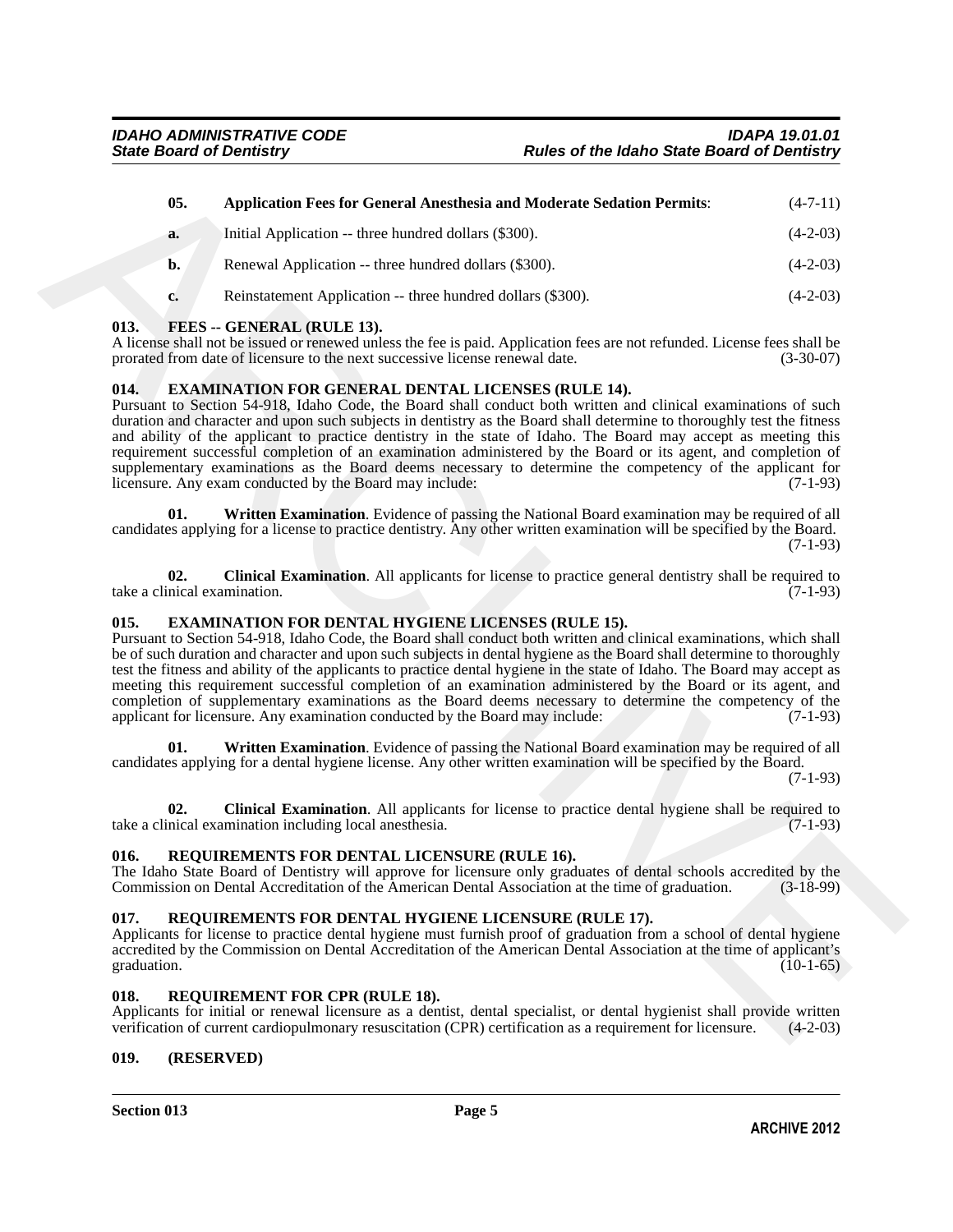#### <span id="page-5-0"></span>**020. DENTAL HYGIENE LICENSURE BY CREDENTIALS (RULE 20).**

Applications for dental hygiene licensure by credentials must be filed with the Board along with the following:

 $(3-18-99)$ 

<span id="page-5-2"></span>**01.** Graduation. Proof of graduation from a school of dental hygiene accredited by the Commission on accreditation of the American Dental Association at the time of applicant's graduation. (7-1-92) Dental Accreditation of the American Dental Association at the time of applicant's graduation.

**02. National Board Examination**. Evidence of successful completion of the National Board of Dental Hygiene. Any other written examinations will be specified by the Board. (3-18-99)

<span id="page-5-6"></span><span id="page-5-5"></span><span id="page-5-4"></span><span id="page-5-1"></span>**03. Cardiopulmonary Resuscitation**. Evidence of current CPR certification. (7-1-92)

**04. Local Anesthesia**. Applicants who are currently licensed in another jurisdiction to practice local anesthesia must submit evidence of satisfactory completion of a Board-approved examination and attest to the regular practice of local anesthesia.

**EQUEL DEPATAT. INVESTIGATE LECT-SNSLER BY CREDENTIALS (RULLE 20).**<br>Applications for dental hygiens licenson by endemicia sum to find with a Branchive for dentising with the following 1.50)<br>
Detail ANANCHIBURG FROM EXPRES **05. Provisional License**. Applicants who meet all the requirements to be licensed by credentials, but who have not completed a Board-approved local anesthesia examination, may be provisionally licensed to practice without local anesthesia for a period of not more than one (1) year. Within that year, the applicant must pass a local anesthesia examination approved by the Board. anesthesia examination approved by the Board.

<span id="page-5-3"></span>**06. Interview**. At the Board's discretion, applicants may be required to appear for a personal interview d by the Board. (3-18-99) conducted by the Board.

#### **021. -- 024. (RESERVED)**

#### <span id="page-5-8"></span>**025. PROVISIONAL LICENSURE (RULE 25).**

This type of license may be granted at the Board's discretion to applicants who meet the following requirements: (3-18-99)

<span id="page-5-9"></span>

| <b>Active Practice.</b> Active practice within the previous two (2) years. | $(7-1-93)$ |
|----------------------------------------------------------------------------|------------|

<span id="page-5-11"></span>**02.** Current Licensure. Current licensure in good standing in another state. (7-1-93)

<span id="page-5-12"></span><span id="page-5-7"></span>**03.** Evidence. Evidence that the applicant has not failed an exam given by the Board or its agent.

 $(3-18-99)$ 

**04. Provisional License**. The provisional license shall be valid for the period of time specified on the hall license which shall not exceed one (1) year from the date of issuance. (4-2-03) provisional license which shall not exceed one  $(1)$  year from the date of issuance.

<span id="page-5-13"></span><span id="page-5-10"></span>**05. Additional**. Any additional requirements as specified by the Board. (3-18-99)

#### **026. -- 027. (RESERVED)**

#### **028. VOLUNTEER DENTAL HYGIENE SERVICES (RULE 28).**

A person holding an unrestricted active status dental hygienist's license issued by the Board may provide dental hygiene services in an extended access oral health care program without being issued an extended access dental<br>hygiene license endorsement under the following circumstances: (3-30-07) hygiene license endorsement under the following circumstances:

<span id="page-5-15"></span>**01. Extended Access Oral Health Care Program**. The dental hygiene services must be performed in an extended access oral health care program under the supervision of a dentist who is employed or retained by or is a volunteer for the program: (3-30-07) volunteer for the program;

<span id="page-5-14"></span>**02. Dental Hygiene Services Performed**. The dental hygiene services performed shall be limited to oral health screening, preparation of health history, fluoride treatment, non-surgical periodontal treatment, oral prophylaxis, the application of caries preventative agents, the application of pit and fissure sealants with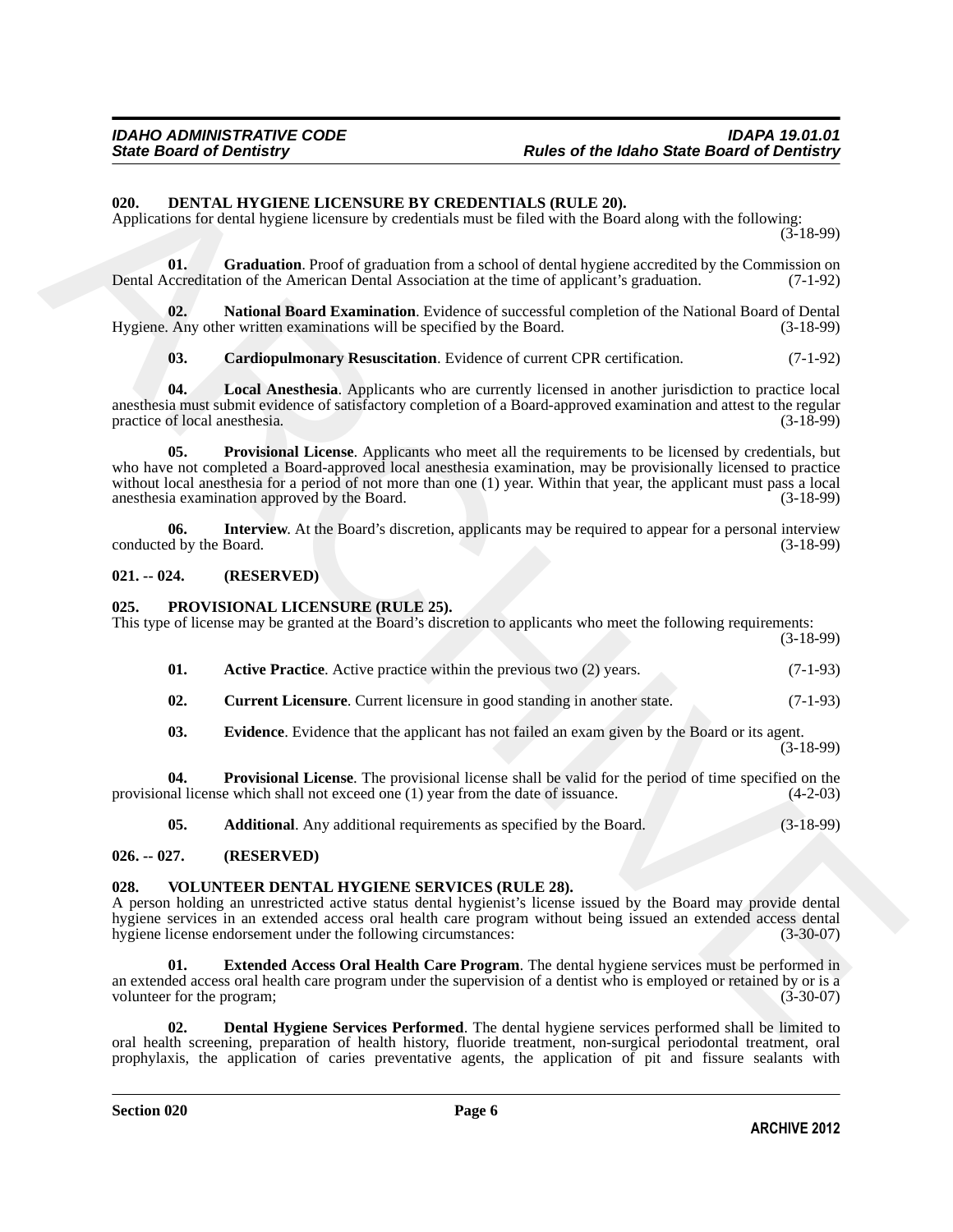recommendation that patient will be seen by a dentist and preventive dental health instruction; (3-30-07)

<span id="page-6-5"></span>**03. Volunteers**. The dental hygienist must perform the dental hygiene services on a volunteer basis and shall not accept any form of remuneration for providing the services; and  $(3-30-07)$ 

<span id="page-6-4"></span>**04.** Volunteer Time Limit. The dental hygienist may not provide dental hygiene services under this of or more than five (5) days within any calendar month. (3-30-07) provision for more than five  $(5)$  days within any calendar month.

#### <span id="page-6-0"></span>**029. DENTAL HYGIENISTS - LICENSE ENDORSEMENTS (RULE 29).**

Subject to the provisions of the Dental Practice Act, Chapter 9, Title 54, Idaho Code, and these rules, the Board may grant license endorsements to qualified dental hygienists as follows: (4-6-05) grant license endorsements to qualified dental hygienists as follows:

<span id="page-6-1"></span>**01. Extended Access Dental Hygiene Endorsement**. Upon application, the Board may grant an extended access dental hygiene endorsement to a person holding an unrestricted active status dental hygienist's license issued by the Board who provides satisfactory proof that the following requirements are met: (4-6-05)

**a.** The person has been licensed as a dental hygienist during the two (2) year period immediately prior te of application for an extended access dental hygiene endorsement:  $(4-6-05)$ to the date of application for an extended access dental hygiene endorsement;

For a minimum of one thousand (1000) total hours within the previous two (2) years, the person has either been employed as a dental hygienist in supervised clinical practice or has been engaged as a clinical practice educator in an approved dental hygiene school;

**c.** The person has not been disciplined by the Board or another licensing authority upon grounds that bear a demonstrable relationship to the ability of the dental hygienist to safely and competently practice under general supervision in an extended access oral health care program. (4-6-05) supervision in an extended access oral health care program.

<span id="page-6-2"></span>**d.** Any person holding an unrestricted active status dental hygienist's license issued by the Board who is employed as a dental hygienist in an extended access oral health care program in this state shall be granted an extended access dental hygiene endorsement without being required to satisfy the experience requirements specified<br>(3-30-07)<br>(3-30-07) in this rule.  $(3-30-07)$ 

recommendation that parties will be seen by a density and processive derivative constraints;<br>
And not exactly a Valentum and the set of the set of the set of the set of the set of the set of the set of the set of the set **02. Extended Access Dental Hygiene Restorative Endorsement**. Notwithstanding any other provision of these rules, a qualified dental hygienist holding an extended access dental hygiene restorative endorsement may perform specified restorative functions under the direct supervision of a dentist in an extended access oral health care program. Permissible restorative functions under this endorsement shall be limited to the placement of a restoration into a tooth prepared by a dentist and the carving, contouring and adjustment of the contacts and occlusion of the restoration. Upon application, the Board may grant an extended access dental hygiene restorative endorsement to a person holding an unrestricted active status dental hygienist's license issued by the Board who provides satisfactory proof that the following requirements are met:  $(3-30-07)$ Board who provides satisfactory proof that the following requirements are met:

**a.** The person has successfully completed the Western Regional Examining Board's restorative examination or an equivalent restorative examination approved by the Board; or (3-30-07)

**b.** The person holds an equivalent restorative permit in another state as of the date of endorsement application which required successful completion of the Western Regional Examining Board's restorative examination approved by the Board for its issuance: and (3-30-07) examination or an equivalent restorative examination approved by the Board for its issuance; and

**c.** The person has not been disciplined by the Board or another licensing authority upon grounds that bear a demonstrable relationship to the ability of the dental hygienist to safely and competently practice under in an extended access oral health care program. (3-30-07) extended access oral health care program.

<span id="page-6-3"></span>**03. Renewal**. Upon payment of the appropriate license fee and completion of required continuing education credits specified for a dental hygiene license endorsement, a person meeting all other requirements for renewal of a license to practice dental hygiene shall also be entitled to renewal of a dental hygiene license endorsement for the effective period of the license. An endorsement shall immediately expire and be cancelled at such time as a person no longer holds an unrestricted active status dental hygienist's license issued by the Board or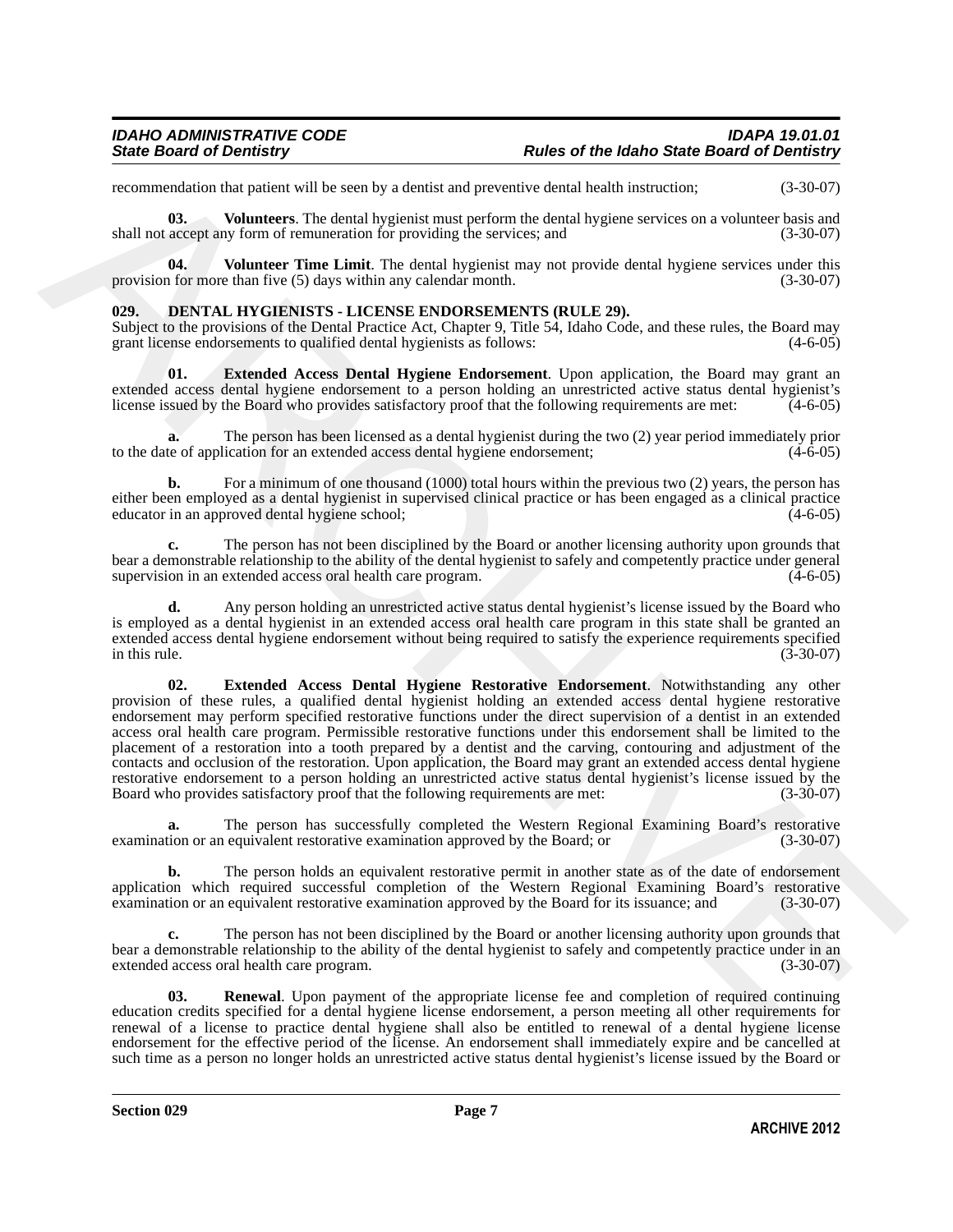# *IDAHO ADMINISTRATIVE CODE IDAPA 19.01.01*

# *State Board of Dentistry Rules of the Idaho State Board of Dentistry*

### <span id="page-7-3"></span><span id="page-7-2"></span><span id="page-7-1"></span><span id="page-7-0"></span>**030. DENTAL HYGIENISTS - PRACTICE (RULE 30).**

|                            | upon a person's failure to complete the required continuing education credits.                                                                                                                                          | $(3-30-07)$    |
|----------------------------|-------------------------------------------------------------------------------------------------------------------------------------------------------------------------------------------------------------------------|----------------|
| 030.                       | DENTAL HYGIENISTS - PRACTICE (RULE 30).<br>Subject to the provisions of the Dental Practice Act, Chapter 9, Title 54, Idaho Code, dental hygienists are hereby<br>authorized to perform the activities specified below: | $(4-6-05)$     |
| 01.<br>as follows:         | General Supervision. A dental hygienist may perform specified duties under general supervision                                                                                                                          | $(4-6-05)$     |
| a.<br>biofilm from teeth); | Oral prophylaxis (including removal of supragingival and subgingival calculus, stains and plaque                                                                                                                        | $(4-11-06)$    |
| b.                         | Medical history assessments and intra-oral and extra-oral assessments (including charting of the<br>oral cavity and surrounding structures, taking case histories and periodontal assessment);                          | $(4-11-06)$    |
| c.                         | Developing patient care plans for prophylaxis, non-surgical periodontal therapy and supportive and<br>evaluative care in accordance with the treatment parameters set by supervising dentist;                           | $(4-11-06)$    |
| d.                         | Root planing;                                                                                                                                                                                                           | $(4-11-06)$    |
| e.                         | Non-surgical periodontal therapy;                                                                                                                                                                                       | $(4-11-06)$    |
| f.                         | Closed subgingival curettage;                                                                                                                                                                                           | $(4-11-06)$    |
| g.                         | Administration of local anesthesia;                                                                                                                                                                                     | $(4-6-05)$     |
| h.<br>prohibited);         | Removal of marginal overhangs (use of high speed handpieces or surgical instruments is                                                                                                                                  | $(4-6-05)$     |
| i.                         | Application of topical antibiotics or antimicrobials (used in non-surgical periodontal therapy);                                                                                                                        | $(4-6-05)$     |
| j.                         | Instructing patients in techniques of oral hygiene and preventive procedures;                                                                                                                                           | $(4-6-05)$     |
| k.                         | Placement of antibiotic treated materials pursuant to written order and site specific;                                                                                                                                  | $(4-6-05)$     |
| l.                         | All duties which may be performed by a dental assistant; and                                                                                                                                                            | $(4-11-06)$    |
| m.                         | Such other duties as approved by the Board.                                                                                                                                                                             | $(4-11-06)$    |
| 02.<br>as follows:         | Indirect Supervision. A dental hygienist may perform specified duties under indirect supervision                                                                                                                        | $(4-6-05)$     |
| a.                         | Administration and monitoring of nitrous oxide/oxygen;                                                                                                                                                                  | $(4 - 7 - 11)$ |
| b.                         | All dental hygienist duties specified under general supervision; and                                                                                                                                                    | $(4-6-05)$     |
| c.                         | Such other duties as approved by the Board.                                                                                                                                                                             | $(4-11-06)$    |
| 03.<br>follows:            | <b>Direct Supervision.</b> A dental hygienist may perform specified duties under direct supervision as                                                                                                                  | $(4-6-05)$     |
| a.                         | Use of a laser restricted to gingival curettage and bleaching;                                                                                                                                                          | $(4-6-05)$     |
| b.                         | All dental hygienist duties specified under general and indirect supervision; and                                                                                                                                       | $(4-6-05)$     |
| c.                         | Such other duties as approved by the Board.                                                                                                                                                                             | $(4-11-06)$    |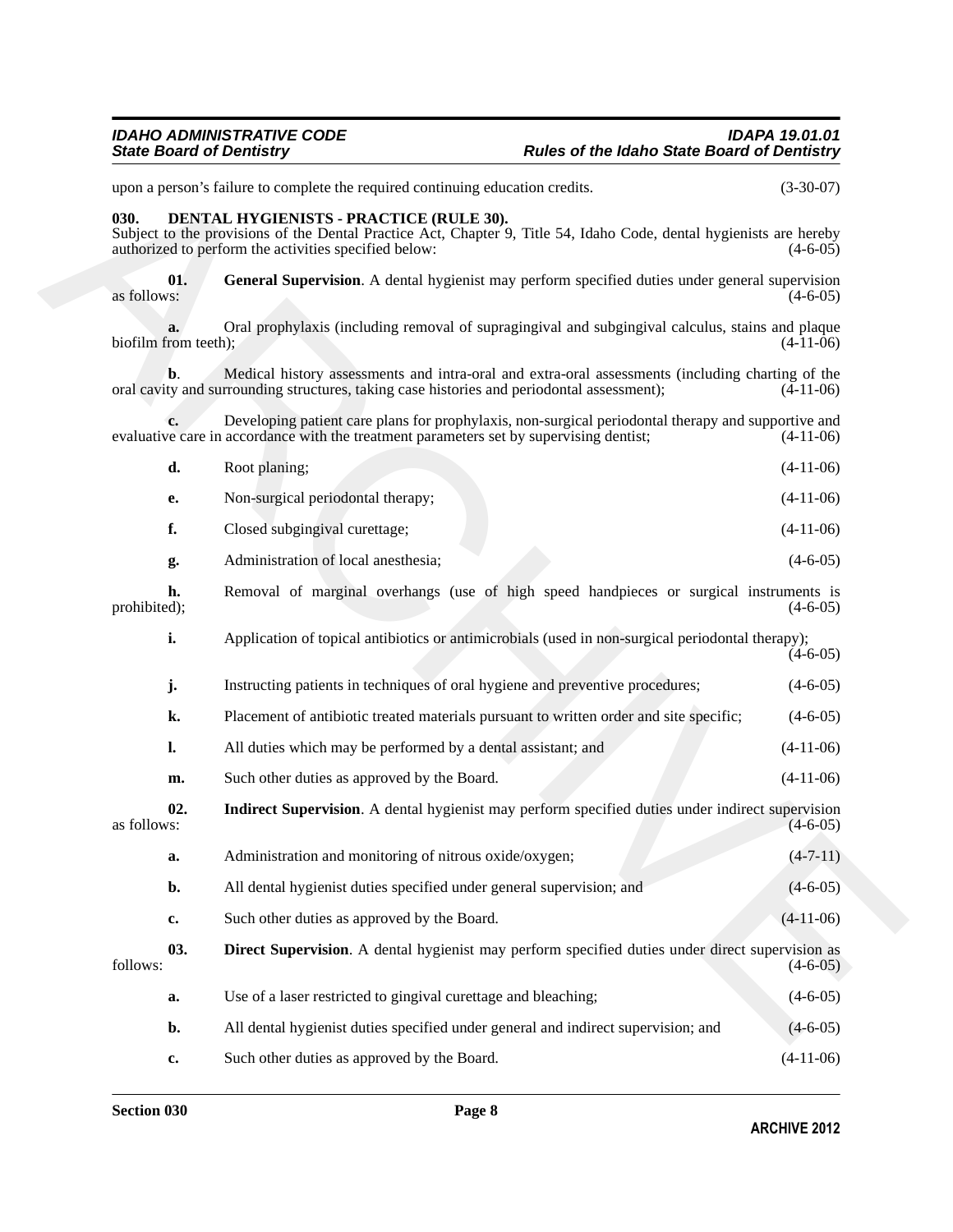#### <span id="page-8-3"></span><span id="page-8-2"></span>**031. DENTAL HYGIENISTS - PROHIBITED PRACTICE (RULE 31).**

**(831.** DENVEAT, ITVATIENDSTS - PROTHERTED PRACTICE (RIUBATI),<br>
Super non-the providence of the Density and Super 2. The S4, flaho Code, and these mixe, a density of probable of Durine, a density and providence of the Den Subject to the provisions of the Dental Practice Act, Chapter 9, Title 54, Idaho Code, and these rules, a dental hygienist may not perform certain specified duties. (4-6-05) (4-6-05) **01. Prohibited Duties**. A dental hygienist is prohibited from performing the duties specified below:  $(4-6-05)$ **a.** Definitive diagnosis and dental treatment planning; (4-6-05) **b.** The operative preparation of teeth for the placement of restorative materials; (4-6-05) **c.** The placement or carving of restorative materials unless authorized by issuance of an extended storative license endorsement; (3-29-12) access restorative license endorsement; **d.** Administration of any general anesthesia, minimal sedation, or moderate sedation; (4-7-11) **e.** Final placement of any fixed or removable appliances; (4-6-05) **f.** Final removal of any fixed appliance; (4-6-05) **g.** Cutting procedures utilized in the preparation of the coronal or root portion of the tooth; (4-6-05) **h.** Cutting procedures involving the supportive structures of the tooth;  $(4-6-05)$ **i.** Placement of the final root canal filling; (4-6-05) **j.** Final impressions of any tissue-bearing area, whether hard or soft tissue; (4-6-05) **k.** Occlusal equilibration procedures for any prosthetic restoration, whether fixed or removable;  $(4-6-05)$ **l.** Final placement of prefabricated or cast restorations or crowns; and  $(4-6-05)$ **m.** Such other duties as specifically prohibited by the Board. (4-6-05) **032. -- 034. (RESERVED) 035. DENTAL ASSISTANTS - PRACTICE (RULE 35). 01. Direct Supervision**. A dental assistant may perform specified activities under direct supervision as (4-6-05)  $f_{\text{follows}}:$  (4-6-05) **a.** Recording the oral cavity (existing restorations, missing and decayed teeth); (4-6-05) **b.** Placement of topical anesthetic agents (prior to administration of a local anesthetic by a dentist or (4-6-05) dental hygienist); **c.** Removal of excess bonding material from temporary and permanent restorations and orthodontic es (using hand instruments or contra-angle handpieces with disks or polishing wheels only); (4-6-05) appliances (using hand instruments or contra-angle handpieces with disks or polishing wheels only); **d.** Expose and process radiographs; (4-6-05) **e.** Take impressions for preparation of diagnostic models, bleach trays, fabrication of night guards,  $\gamma$  appliances, temporary crowns or bridges; temporary appliances, temporary crowns or bridges;

<span id="page-8-1"></span><span id="page-8-0"></span>**f.** Record diagnostic bite registration; (4-6-05)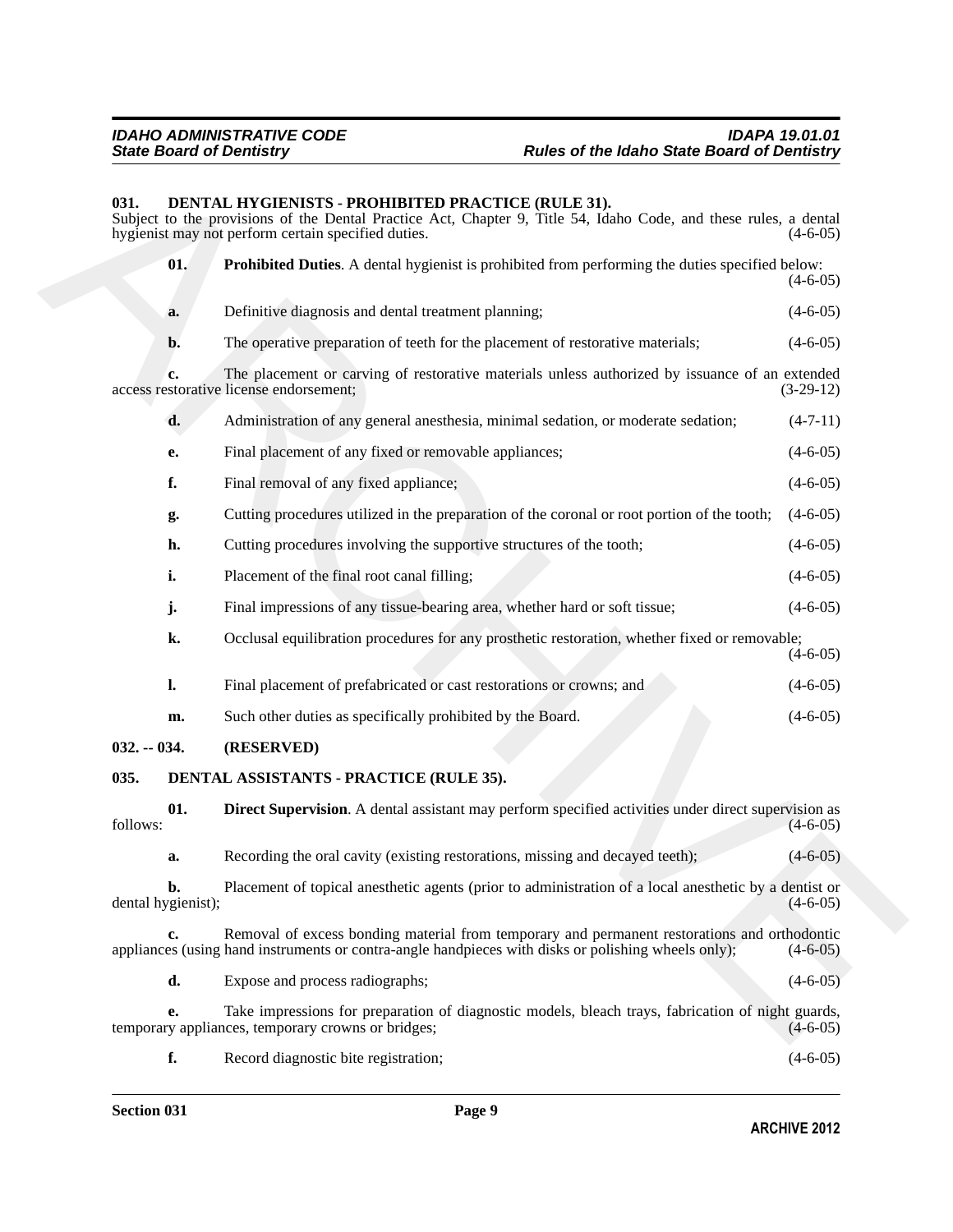| g.               | Record bite registration for fabrication of restorations;                                                                                                                                  | $(4-6-05)$ |
|------------------|--------------------------------------------------------------------------------------------------------------------------------------------------------------------------------------------|------------|
| h.               | Provide patient education and instruction in oral hygiene and preventive services;                                                                                                         | $(4-6-05)$ |
| i.               | Placement of cotton pellets and temporary restorative materials into endodontic access openings;                                                                                           | $(4-6-05)$ |
| j.               | Placement and removal of arch wire;                                                                                                                                                        | $(4-6-05)$ |
| k.               | Placement and removal of orthodontic separators;                                                                                                                                           | $(4-6-05)$ |
| l.               | Placement and removal of ligature ties;                                                                                                                                                    | $(4-6-05)$ |
| m.               | Cutting arch wires;                                                                                                                                                                        | $(4-6-05)$ |
| n.               | Removal of loose orthodontic brackets and bands to provide palliative treatment;                                                                                                           | $(4-6-05)$ |
| 0.               | Adjust arch wires;                                                                                                                                                                         | $(4-6-05)$ |
| р.               | Etching of teeth prior to placement of restorative materials;                                                                                                                              | $(4-6-05)$ |
| q.               | Etching of enamel prior to placement of orthodontic brackets or appliances by a Dentist;                                                                                                   | $(4-6-05)$ |
| r.               | Placement and removal of rubber dam;                                                                                                                                                       | $(4-6-05)$ |
| S.               | Placement and removal of matrices;                                                                                                                                                         | $(4-6-05)$ |
| t.               | Placement and removal of periodontal pack;                                                                                                                                                 | $(4-6-05)$ |
| u.               | Removal of sutures;                                                                                                                                                                        | $(4-6-05)$ |
| V.               | Application of cavity liners and bases;                                                                                                                                                    | $(4-6-05)$ |
| w.               | Placement and removal of gingival retraction cord;                                                                                                                                         | $(4-6-05)$ |
| X.               | Application of topical fluoride agents; and                                                                                                                                                | $(4-6-05)$ |
| y.               | Performing such other duties as approved by the Board.                                                                                                                                     | $(4-6-05)$ |
| 02.              | Prohibited Duties. Subject to other applicable provisions of these rules and of the Act, dental<br>assistants are hereby prohibited from performing any of the activities specified below: | $(7-1-93)$ |
| a.               | Definitive diagnosis and treatment planning.                                                                                                                                               | $(4-6-05)$ |
| b.               | The placement or carving of permanent restorative materials in any manner.                                                                                                                 | $(7-1-93)$ |
| c.               | Any procedure using lasers.                                                                                                                                                                | $(4-6-05)$ |
| d.<br>procedure. | The administration of any general anesthetic, infiltration anesthetic or any injectable nerve block                                                                                        | $(4-6-05)$ |
| e.               | Any oral prophylaxis. Oral prophylaxis is defined as the removal of plaque, calculus, and stains<br>from the exposed and unexposed surfaces of the teeth by scaling and polishing.         | $(7-1-93)$ |
|                  | Any intra-oral procedure using a high-speed handpiece except to the extent authorized by a                                                                                                 |            |

<span id="page-9-0"></span>**f.** Any intra-oral procedure using a high-speed handpiece, except to the extent authorized by a Certificate of Registration or certificate or diploma of course completion issued by an approved teaching entity.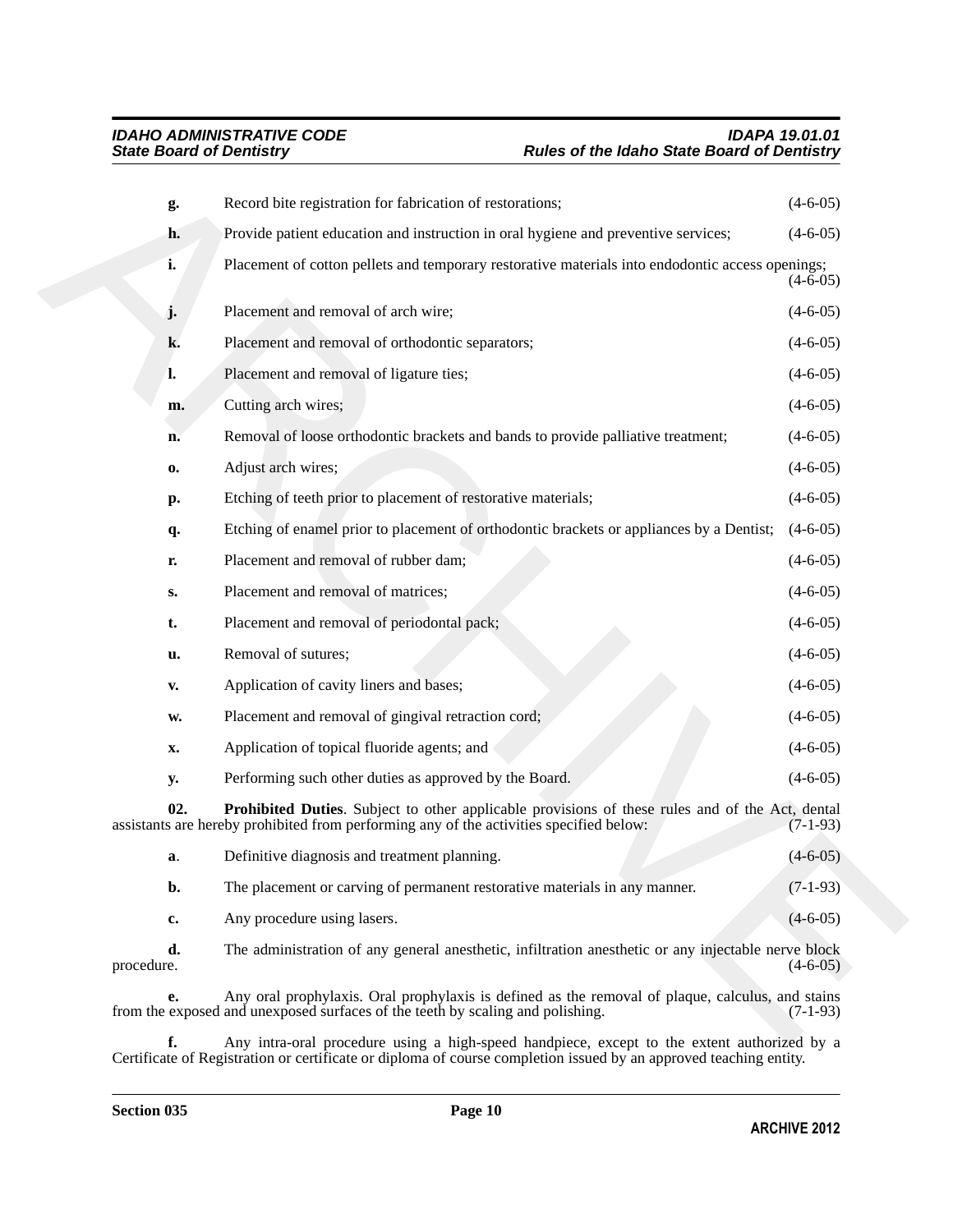|                                         |                                                                                                                                                                                                                                                                                                                                                                                                                                                                                                                                       | $(4-6-05)$  |
|-----------------------------------------|---------------------------------------------------------------------------------------------------------------------------------------------------------------------------------------------------------------------------------------------------------------------------------------------------------------------------------------------------------------------------------------------------------------------------------------------------------------------------------------------------------------------------------------|-------------|
|                                         | The following expanded functions, unless authorized by a Certificate of Registration or certificate<br>or diploma of course completion issued by an approved teaching entity and performed under direct supervision:                                                                                                                                                                                                                                                                                                                  | $(4-6-05)$  |
| i.                                      | Fabrication and placement of temporary crowns;                                                                                                                                                                                                                                                                                                                                                                                                                                                                                        | $(4-6-05)$  |
| ii.                                     | Perform the mechanical polishing of restorations;                                                                                                                                                                                                                                                                                                                                                                                                                                                                                     | $(7-1-93)$  |
| iii.                                    | Initiating, regulating and monitoring the administration of nitrous oxide/oxygen to a patient;                                                                                                                                                                                                                                                                                                                                                                                                                                        | $(4-7-11)$  |
| iv.                                     | Application of pit and fissure sealants;                                                                                                                                                                                                                                                                                                                                                                                                                                                                                              | $(7-1-93)$  |
| V.<br>by a dentist or dental hygienist. | Coronal polishing, unless authorized by a Certificate of Registration; this refers to the technique of<br>removing soft substances from the teeth with pumice or other such abrasive substances with a rubber cup or brush.<br>This in no way authorizes the mechanical removal of calculus nor is it to be considered a complete oral prophylaxis.<br>This technique (coronal polishing) would be applicable only after examination by a dentist and removal of calculus                                                             | $(7-1-93)$  |
| vi.                                     | Use of a high-speed handpiece restricted to the removal of orthodontic cement or resin.                                                                                                                                                                                                                                                                                                                                                                                                                                               | $(4-6-05)$  |
| 03.                                     | <b>Expanded Functions Qualifications.</b> A dental assistant may be considered Board qualified in<br>expanded functions, authorizing the assistant to perform any or all of the expanded functions described in Subsection<br>035.02.g. upon satisfactory completion of the following requirements:                                                                                                                                                                                                                                   | $(4-6-05)$  |
| a.                                      | Completion of Board-approved training in each of the expanded functions with verification of<br>completion of the training to be provided to the Board upon request by means of a Certificate of Registration or other<br>certificate evidencing completion of approved training. The required training shall include adequate training in the<br>fundamentals of dental assisting, which may be evidenced by:                                                                                                                        | $(4-6-05)$  |
| i.                                      | Current certification by the Dental Assisting National Board; or                                                                                                                                                                                                                                                                                                                                                                                                                                                                      | $(7-1-93)$  |
| ii.                                     | Successful completion of Board-approved curriculum in the fundamentals of dental assisting; or                                                                                                                                                                                                                                                                                                                                                                                                                                        | $(3-29-12)$ |
| iii.                                    | Successfully challenging the fundamentals course.                                                                                                                                                                                                                                                                                                                                                                                                                                                                                     | $(7-1-93)$  |
| b.                                      | Successful completion of a Board-approved competency examination in each of the expanded<br>functions. There are no challenges for expanded functions.                                                                                                                                                                                                                                                                                                                                                                                | $(3-18-99)$ |
| 04.                                     | <b>Curriculum Approval.</b> Any school, college, institution, university or other teaching entity may<br>apply to the Board to obtain approval of its course curriculum in expanded functions. Before approving such<br>curriculum, the Board may require satisfactory evidence of the content of the instruction, hours of instruction, content<br>of examinations or faculty credentials.                                                                                                                                           | $(3-29-12)$ |
| 05.                                     | <b>Other Credentials.</b> Assistants, who have completed courses or study programs in expanded<br>functions that have not been previously approved by the Board, may submit evidence of the extent and nature of the<br>training completed, and, if in the opinion of the Board the same is at least equivalent to other Board-approved<br>curriculum, and demonstrates the applicant's fitness and ability to perform the expanded functions, the Board may<br>consider the assistant qualified to perform any expanded function(s). | $(3-29-12)$ |
| $036. - 039.$                           | (RESERVED)                                                                                                                                                                                                                                                                                                                                                                                                                                                                                                                            |             |
| 040.                                    | <b>IINPROFESSIONAL CONDUCT (RIILE 40).</b>                                                                                                                                                                                                                                                                                                                                                                                                                                                                                            |             |

<span id="page-10-1"></span><span id="page-10-0"></span>

|  | Current certification by the Dental Assisting National Board; or | $(7-1-93)$ |
|--|------------------------------------------------------------------|------------|
|--|------------------------------------------------------------------|------------|

### <span id="page-10-2"></span>**036. -- 039. (RESERVED)**

### <span id="page-10-3"></span>**040. UNPROFESSIONAL CONDUCT (RULE 40).**

A dentist or hygienist shall not engage in unprofessional conduct in the course of his practice. Unprofessional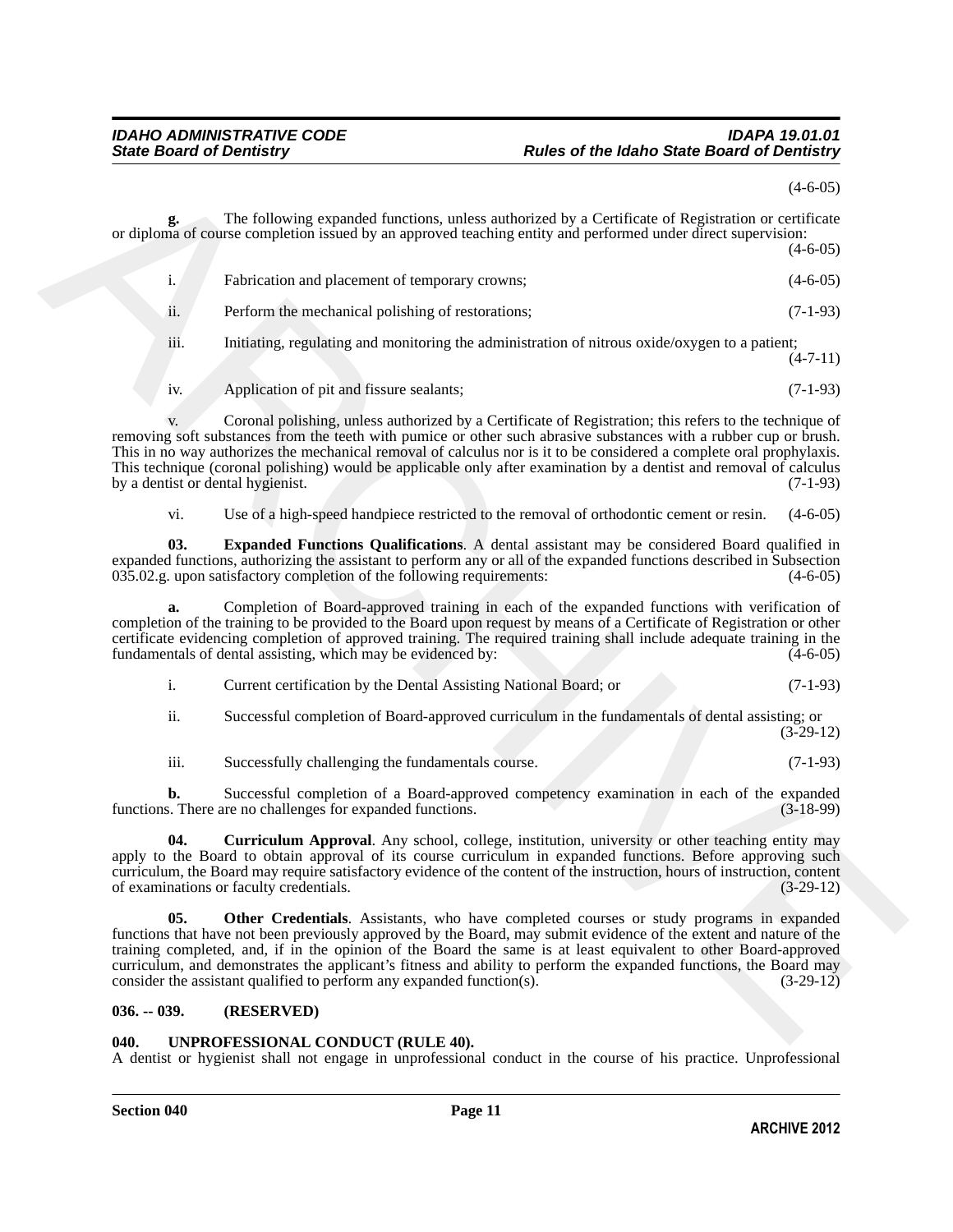conduct by a person licensed under the provisions of Title 54, Chapter 9, Idaho Code, is defined as, but not limited to, one (1) of the following: (7-1-93) one  $(1)$  of the following:

<span id="page-11-6"></span>**01. Fraud**. Obtaining fees by fraud or misrepresentation, or over-treatment either directly or through an insurance carrier. (7-1-93)

<span id="page-11-10"></span>**02. Unlicensed Practice**. Employing directly or indirectly any suspended or unlicensed dentist or dental hygienist to practice dentistry or dental hygiene as defined in Title 54, Chapter 9, Idaho Code. (7-1-93)

<span id="page-11-0"></span>**03.** Unlawful Practice. Aiding or abetting licensed persons to practice dental hygiene or dentistry unlawfully. (7-1-93) unlawfully. (7-1-93)

<span id="page-11-5"></span>**04. Dividing Fees**. A dentist shall not divide a fee for dental services with another party, who is not a pr associate with him in the practice of dentistry, unless: (7-1-93) partner or associate with him in the practice of dentistry, unless:

**a.** The patient consents to employment of the other party after a full disclosure that a division of fees will be made; (7-1-93) will be made;  $(7-1-93)$ 

<span id="page-11-3"></span>**b.** The division is made in proportion to the services performed and responsibility assumed by each r party. (7-1-93) dentist or party.

condact by present interestigation of This 44. Chapter 9, Individual is considerably present into the same of the same of the same of the same of the same of the same of the same of the same of the same of the same of the **05. Controlled Substances**. Prescribing or administering controlled substances not reasonably necessary for, or within the scope of, providing dental services for a patient. In prescribing or administering controlled substances, a dentist shall exercise reasonable and ordinary care and diligence and exert his best judgment in the treatment of his patient as dentists in good standing in the state of Idaho, in the same general line of practice, ordinarily exercised in like cases. A dentist may not prescribe controlled substances for or administer controlled substances to himself. A dentist shall not use controlled substances as an inducement to secure or maintain dental patronage or aid in the maintenance of any person's drug addiction by selling, giving or prescribing controlled  $\frac{1}{3}$ substances. (3-18-99)

<span id="page-11-7"></span>**06. Harassment**. The use of threats or harassment to delay or obstruct any person in providing evidence in any possible or actual disciplinary action, or other legal action; or the discharge of an employee primarily based on the employee's attempt to comply with the provisions of Title 54, Chapter 9, Idaho Code, or the Board's Rules, or to aid in such compliance. (7-1-93)

**07. Discipline in Other States**. Conduct himself in such manner as results in a suspension, revocation or other disciplinary proceedings with respect to his license in another state. (3-18-99)

<span id="page-11-9"></span><span id="page-11-4"></span><span id="page-11-2"></span><span id="page-11-1"></span>**08. Altering Records**. Alter a patient's record with intent to deceive. (7-1-93)

**09. Office Conditions**. Unsanitary or unsafe office conditions, as determined by the customary practice and standards of the dental profession in the state of Idaho and current recommendations of the American Dental Association and the Centers for Disease Control as referred to in Section 004. (7-1-93)

**10. Abandonment of Patients**. Abandonment of patients by licensees before the completion of a phase of treatment, as such phase of treatment is contemplated by the customary practice and standards of the dental profession in the state of Idaho, without first advising the patient of such abandonment and of further treatment that is necessary. (7-1-93)

<span id="page-11-11"></span>**11. Use of Intoxicants**. Practicing dentistry or dental hygiene while under the influence of an intoxicant or controlled substance where the same impairs the dentist's or hygienist's ability to practice dentistry or hygiene with reasonable and ordinary care. (7-1-93)

<span id="page-11-8"></span>**12. Mental or Physical Illness**. Continued practice of dentistry or dental hygiene in the case of inability of the licensee to practice with reasonable and ordinary care by reason of one (1) or more of the following:  $(7-1-93)$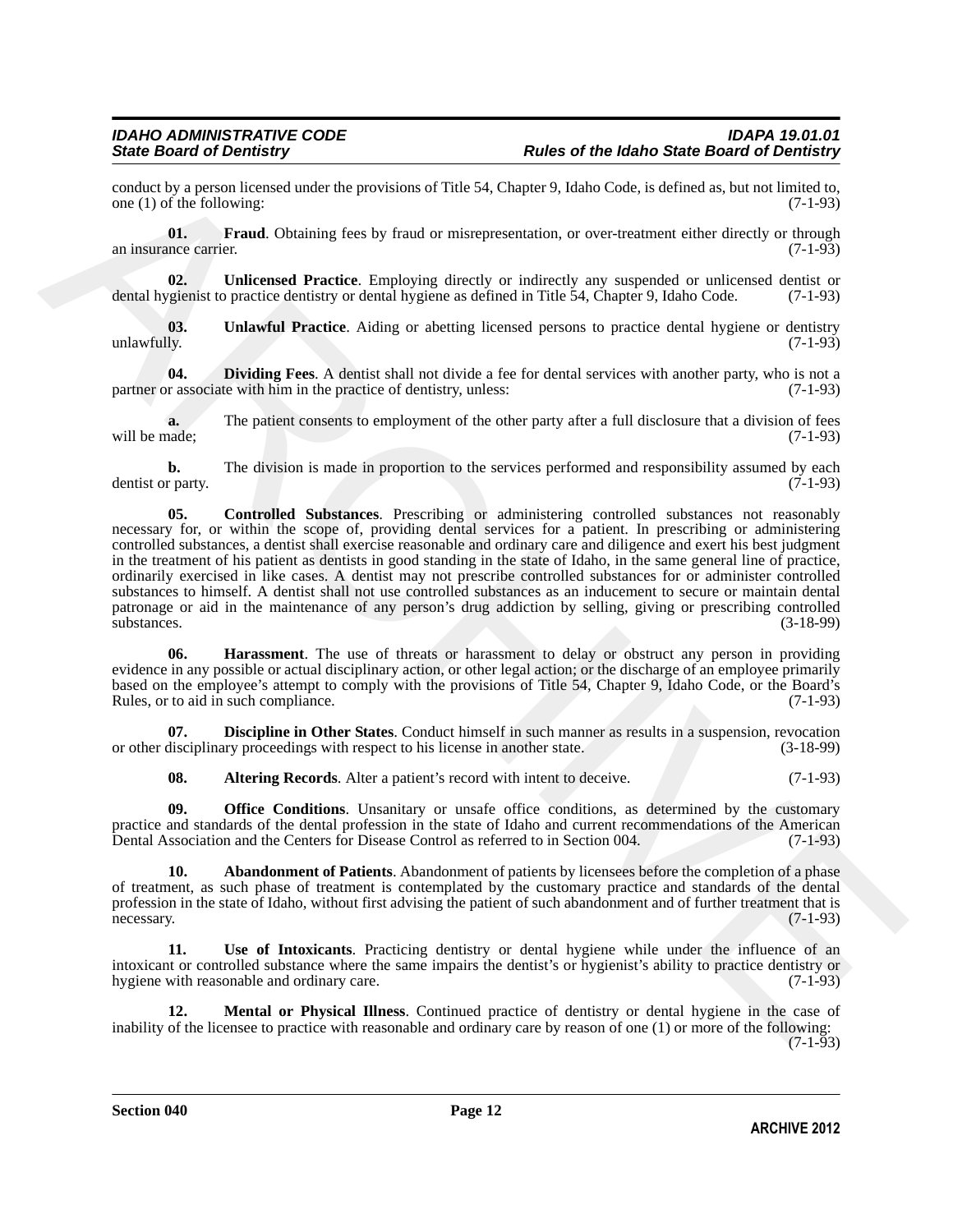<span id="page-12-4"></span>**a.** Mental illness; (7-1-93)

**b.** Physical illness, including but not limited to, deterioration through the aging process, or loss of motor skill.  $(7-1-93)$ 

**13. Consent**. Revealing personally identifiable facts, data or information obtained in a professional without prior consent of the patient, except as authorized or required by law. (3-18-99) capacity without prior consent of the patient, except as authorized or required by law.

<span id="page-12-11"></span>**14. Scope of Practice**. Practicing or offering to practice beyond the scope permitted by law, or accepting and performing professional responsibilities that the licensee knows or has reason to know that he or she is not competent to perform. (3-18-99)

<span id="page-12-5"></span>**15. Delegating Duties**. Delegating professional responsibilities to a person when the licensee delegating such responsibilities knows, or with the exercise of reasonable care and control should know, that such a person is not qualified by training or by licensure to perform them. (3-18-99)

<span id="page-12-14"></span>**16.** Unauthorized Treatment. Performing professional services that have not been authorized by the rhis legal representative. (3-18-99) patient or his legal representative.

<span id="page-12-13"></span>**17. Supervision**. Failing to exercise appropriate supervision over persons who are authorized to only under the supervision of a licensed professional. (7-1-93) practice only under the supervision of a licensed professional.

<span id="page-12-8"></span>**18.** Legal Compliance. Failure to comply with any provisions of federal, state or local laws, statutes, d regulations governing or affecting the practice of dentistry or dental hygiene. (3-29-12) rules, and regulations governing or affecting the practice of dentistry or dental hygiene.

**19. Exploiting Patients**. Exercising undue influence on a patient in such manner as to exploit a patient nancial or personal gain of a practitioner or of a third party. (7-1-93) for the financial or personal gain of a practitioner or of a third party.

<span id="page-12-12"></span><span id="page-12-9"></span><span id="page-12-7"></span><span id="page-12-6"></span>**20. Misrepresentation**. Willful misrepresentation of the benefits or effectiveness of dental services.

(7-1-93)

**21. Disclosure**. Failure to advise patients or their representatives in understandable terms of the treatment to be rendered, alternatives, and disclosure of reasonably anticipated fees relative to the treatment proposed. (3-18-99)

**22. Sexual Misconduct**. Making suggestive, sexual or improper advances toward a patient or ng any lewd or lascivious act upon or with a patient. (7-1-93) committing any lewd or lascivious act upon or with a patient.

<span id="page-12-10"></span>**23. Patient Management**. Use of unreasonable and/or damaging force to manage patients, including mited to hitting, slapping or physical restraints. (7-1-93) but not limited to hitting, slapping or physical restraints.

<span id="page-12-3"></span>**24. Compliance With Dentist Professional Standards**. Failure by a dentist to comply with professional standards applicable to the practice of dentistry, as incorporated by reference in this chapter. (3-29-12)

<span id="page-12-2"></span>**25. Compliance With Dental Hygienist Professional Standards**. Failure by a dental hygienist to comply with professional standards applicable to the practice of dental hygiene, as incorporated by reference in this chapter. (3-29-12) chapter. (3-29-12)

### **041. -- 044. (RESERVED)**

# <span id="page-12-1"></span><span id="page-12-0"></span>**045. LICENSURE OF DENTAL SPECIALISTS (RULE 45).**

A Memal Hinese, including bur or limited by determinion funnyls to aging process,  $n^2 = 30$ <br>
APS (CHEM Hines, heading process, the constrained by determiniscent and constrained by the second system of  $(n+1)$ )<br>
Since allow **01. Requirements for Specialty Licensure**. Each applicant shall have a general license for the practice of dentistry in the state of Idaho or another state. Any applicant who desires to be licensed in one (1) of the Board recognized specialties, which include and are limited to Dental Public Health, Endodontics, Oral and Maxillofacial Pathology, Oral and Maxillofacial Radiology, Oral and Maxillofacial Surgery, Orthodontics, Pediatric Dentistry, Periodontics, and Prosthodontics, must be a graduate of and hold a certificate from both a dental school and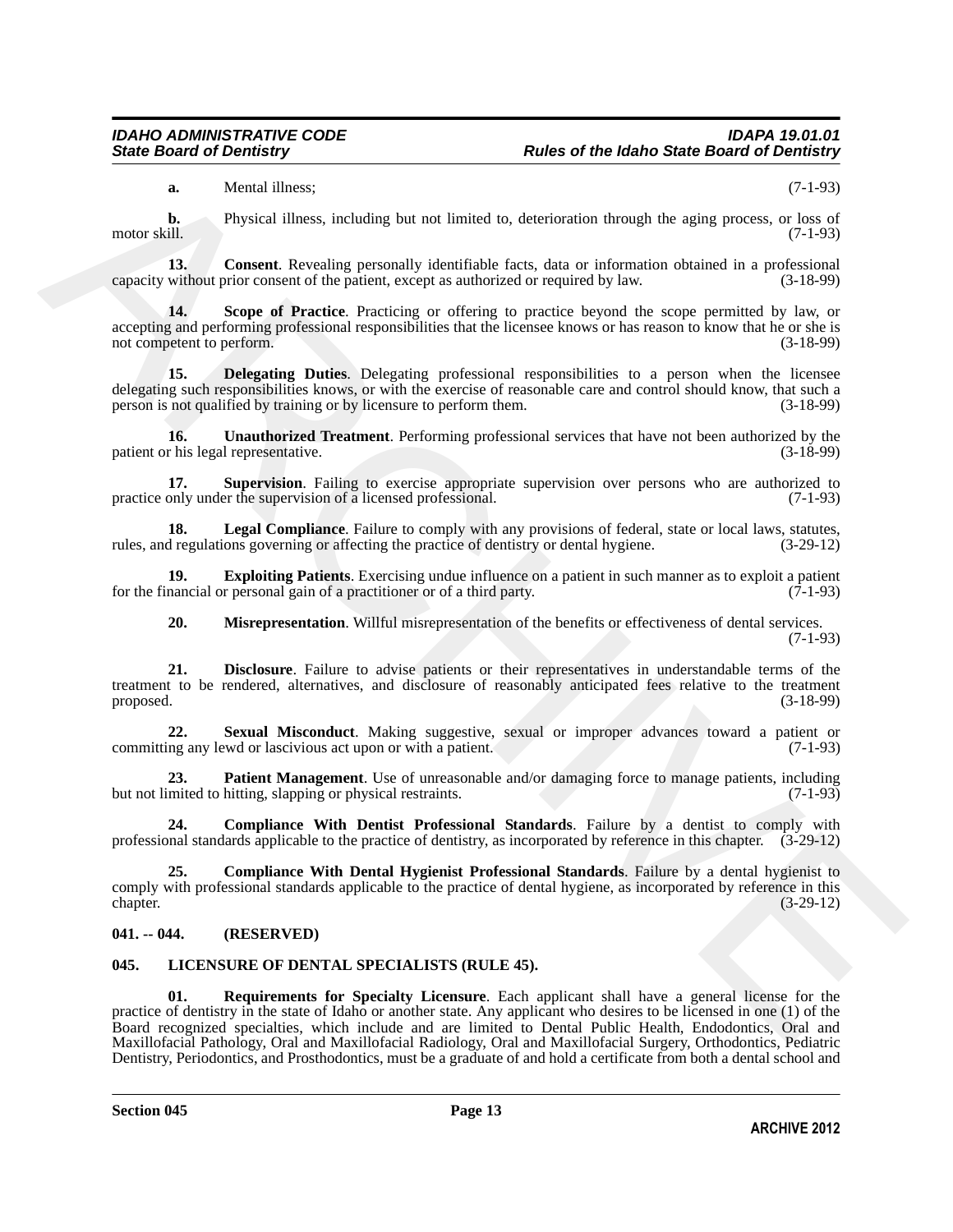a Graduate Training Program that are accredited by the Commission on Dental Accreditation of the American Dental Association. (3-29-10)

<span id="page-13-3"></span>**02. Application**. Application for license to practice a recognized dental specialty must be filed in the office of the Board of Dentistry, Statehouse Mail, Boise, Idaho. The application must be attested before a notary public.  $(7-1-93)$ 

<span id="page-13-4"></span>**03. Examination**. Specialty licensure in those specialties recognized may be granted solely at the discretion of the Idaho State Board of Dentistry. An examination covering the applicant's chosen field may be required and, if so, will be given by the Idaho State Board of Dentistry or its agent. Applicants who have met the requirements for licensure as a specialist may be required to pass an examination as follows: (3-29-10)

**a.** Applicants who have passed a general licensure examination acceptable to the Board may be pecialty licensure by Board approval. (3-29-10) granted specialty licensure by Board approval.

**b.** Applicants who have passed a general licensure examination not acceptable to the Board may be to pass a specialty examination.  $(3-29-10)$ required to pass a specialty examination.

Applicants who are certified by the American Board of that particular specialty as of the date of eciality licensure may be granted specialty licensure by Board approval. (3-29-10) application for speciality licensure may be granted specialty licensure by Board approval.

<span id="page-13-5"></span>**04. Limitation of Practice**. No dentist shall announce or otherwise hold himself out to the public as a specialist unless he has first complied with the requirements established by the Idaho State Board of Dentistry for such specialty and has been issued a specialty license authorizing him to do so. Any individual granted a specialty license must limit his practice to the specialty(s) in which he is licensed. (3-20-04)

#### <span id="page-13-0"></span>**046. ADVERTISING (RULE 46).**

Dentists and dental hygienists licensed to practice in Idaho may advertise in any medium or by other form of public communication so long as any such advertising is not false, deceptive, misleading or not readily subject to verification. In addition to any other applicable grounds, a violation of this advertising rule shall constitute and be considered as unethical and unprofessional conduct pursuant to the Idaho Dental Practice Act and this chapter. (3-20-04)

#### <span id="page-13-1"></span>**01. General Advertising Provisions**. (3-20-04)

s Grodoste Tosheng Program that an accrosion by the Commission on Denti Accrosion of the American Post 18 (324.0)<br>
Application Application (324.0)<br>
ARCHIVES TO RESULT IN CONSULT INSTRUCT to Dentisy and Consumer Consumer C **a.** "Advertisement" shall mean any public communication, made in any form or manner whatsoever, about a licensee's professional services or qualifications for the purpose of soliciting business. "Advertising" or "advertise" shall mean holding out, broadcasting, mailing, publishing, transmitting, announcing, distributing or otherwise disseminating any advertisement, whether directly or indirectly through the efforts of another person or entity. Any sign soliciting business, whether at the location of the dental practice or otherwise, shall be considered as an advertisement. A licensee who engages or authorizes another person or entity to advertise for or on the licensee's behalf is responsible for the content of the advertisement unless the licensee can prove that the content of the advertisement was contrary to the licensee's specific directions. (3-20-04)

**b.** If the form or manner of advertising consists of or contains verbal communication to the public by television, radio, or other means, the advertisement shall be prerecorded and approved for broadcast by the licensee and a recording of the actual advertisement shall be retained by the licensee for a period of two (2) years. Upon receipt of a written request from the Board, a licensee shall provide any such recorded advertisement to the Board within five (5) working days. (3-20-04) within five  $(5)$  working days.

**c.** Any advertisement made under or by means of a fictitious or assumed business name or in the name of a professional service corporation shall be the responsibility of all licensees who are owners of the business or corporation. (3-20-04)

<span id="page-13-2"></span>**02. Prohibited Advertising**. A licensee shall not advertise in any form or manner which is false, misleading or deceptive to the public or which is not readily susceptible to verification. False, misleading or deceptive advertising or advertising that is not readily susceptible to verification includes, but is not limited to,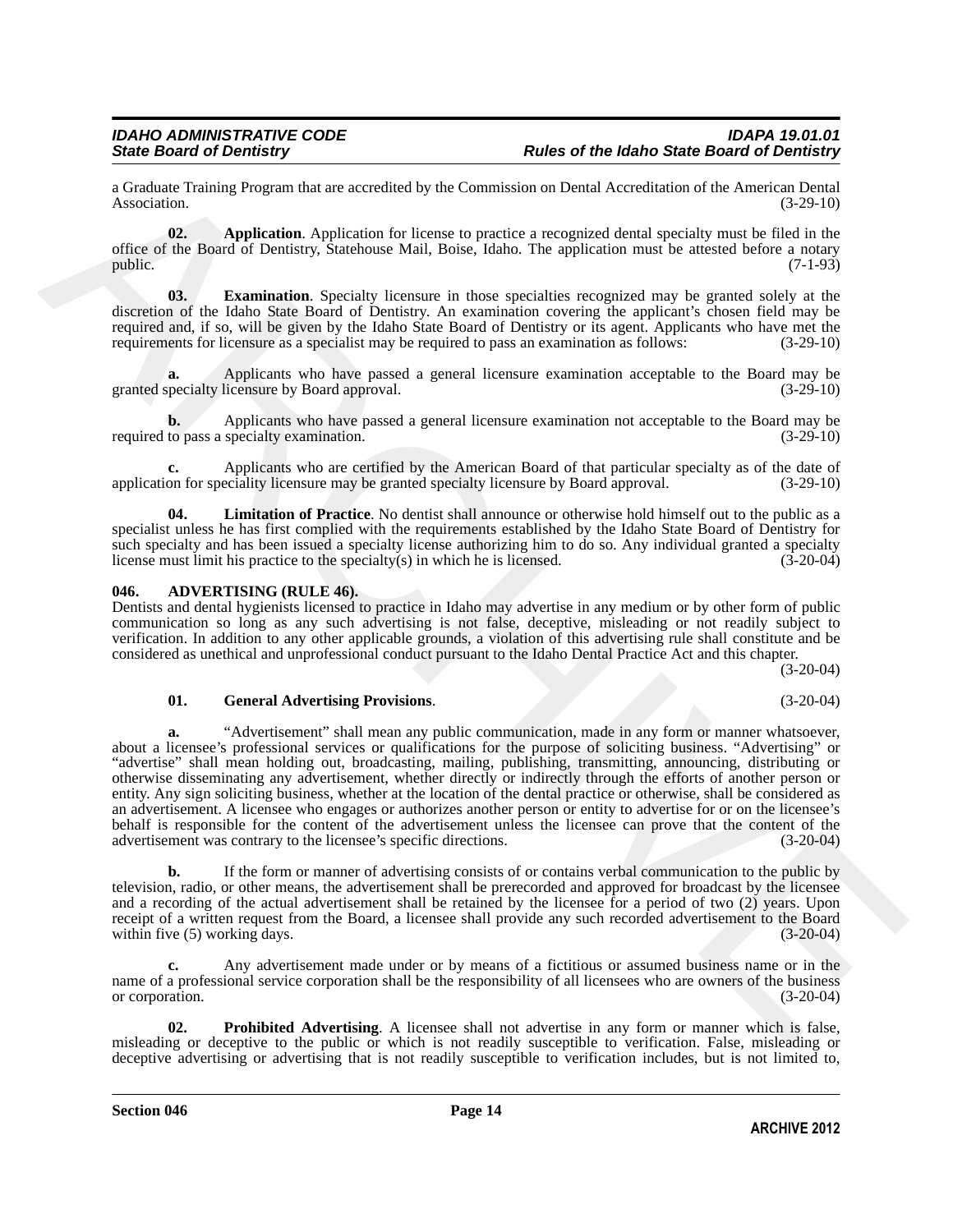advertising that: (3-20-04)

**a.** Makes a material misrepresentation of fact or omits a material fact; (3-20-04)

**b.** Makes a representation likely to create an unjustified expectation about the results of a dental procedure; (3-20-04)

**c.** Compares a licensee's services with another licensee's services unless the comparison can be substantiated: (3-20-04) factually substantiated;

**d.** Makes a representation that is misleading as to the credentials, education, or the licensing status of a licensee; (3-20-04) a licensee; (3-20-04)

**e.** Represents that the benefits of a dental insurance plan will be accepted as full payment when deductibles or copayments are required; (3-20-04)

**f.** Refers to benefits of dental procedures or products that involve significant risks without including assessments of the safety and efficacy of those procedures or products.  $(3-20-04)$ realistic assessments of the safety and efficacy of those procedures or products.

<span id="page-14-0"></span>**03. Specialty Advertising**. The Board recognizes and licenses the following specialty areas of dental practice: Dental Public Health; Endodontics; Oral and Maxillofacial Pathology; Oral and Maxillofacial Radiology; Oral and Maxillofacial Surgery; Orthodontics; Pediatric Dentistry; Periodontics; and Prosthodontics. The specialty advertising rules are intended to allow the public to be informed about recognized dental specialities and specialization competencies of licensees and to require appropriate disclosures to avoid misperceptions on the part of the public.  $(4-6-05)$ 

ARCHIVE **a.** An advertisement shall not state that a licensee is a specialist, or specializes in a recognized specialty area of dental practice, or limits his practice to any recognized specialty area of dental practice unless the licensee has been issued a license in that specialty area of dental practice by the Board. Use of words or terms in advertisements such as "Endodontist," "Pedodontist," "Pediatric Dentist," "Periodontist," "Prosthodontist," "Orthodontist," "Oral and Maxillofacial Pathologist," "Oral Pathologist," "Oral and Maxillofacial Radiologist," "Oral Radiologist," "Oral and Maxillofacial Surgeon," "Oral Surgeon," "Specialist," "Board Certified," "Diplomate," "Practice Limited To," and "Limited To Specialty Of" shall be prima facie evidence that the licensee is announcing or holding himself out to the public as a specialist or that the licensee specializes in a recognized area of dental practice.  $(3-29-12)$ 

**b.** A licensee who has not been licensed by the Board in a recognized specialty area of dental practice may advertise as being qualified in a recognized specialty area of dental practice so long as each such advertisement, regardless of form, contains a prominent disclaimer that the licensee is "licensed as a general dentist" or that the specialty services "will be provided by a general dentist." Any disclaimer in a written advertisement shall be in the same font style and size as that in the listing of the specialty area. (3-29-12) same font style and size as that in the listing of the specialty area.

**c.** A licensee shall not advertise as being a specialist in or as specializing in any area of dental practice which is not a Board recognized and licensed specialty area unless the advertisement, regardless of form, contains a prominent disclaimer that the advertised area of dental practice is not recognized as a specialty area of dental practice by the Idaho Board of Dentistry. Any disclaimer in a written advertisement shall be in the same font style and size as that in the listing of the specialty area.

### **047. -- 049. (RESERVED)**

#### <span id="page-14-1"></span>**050. CONTINUING EDUCATION FOR DENTISTS (RULE 50).**

Effective October 1994, renewal of any active dental license will require evidence of completion of continuing education or volunteer dental practice that meets the following requirements. (4-6-05) education or volunteer dental practice that meets the following requirements.

<span id="page-14-2"></span>

| <b>Requirements:</b>                              | $(3-18-99)$ |
|---------------------------------------------------|-------------|
| All active dentists must hold a current CPR card. | $(7-1-93)$  |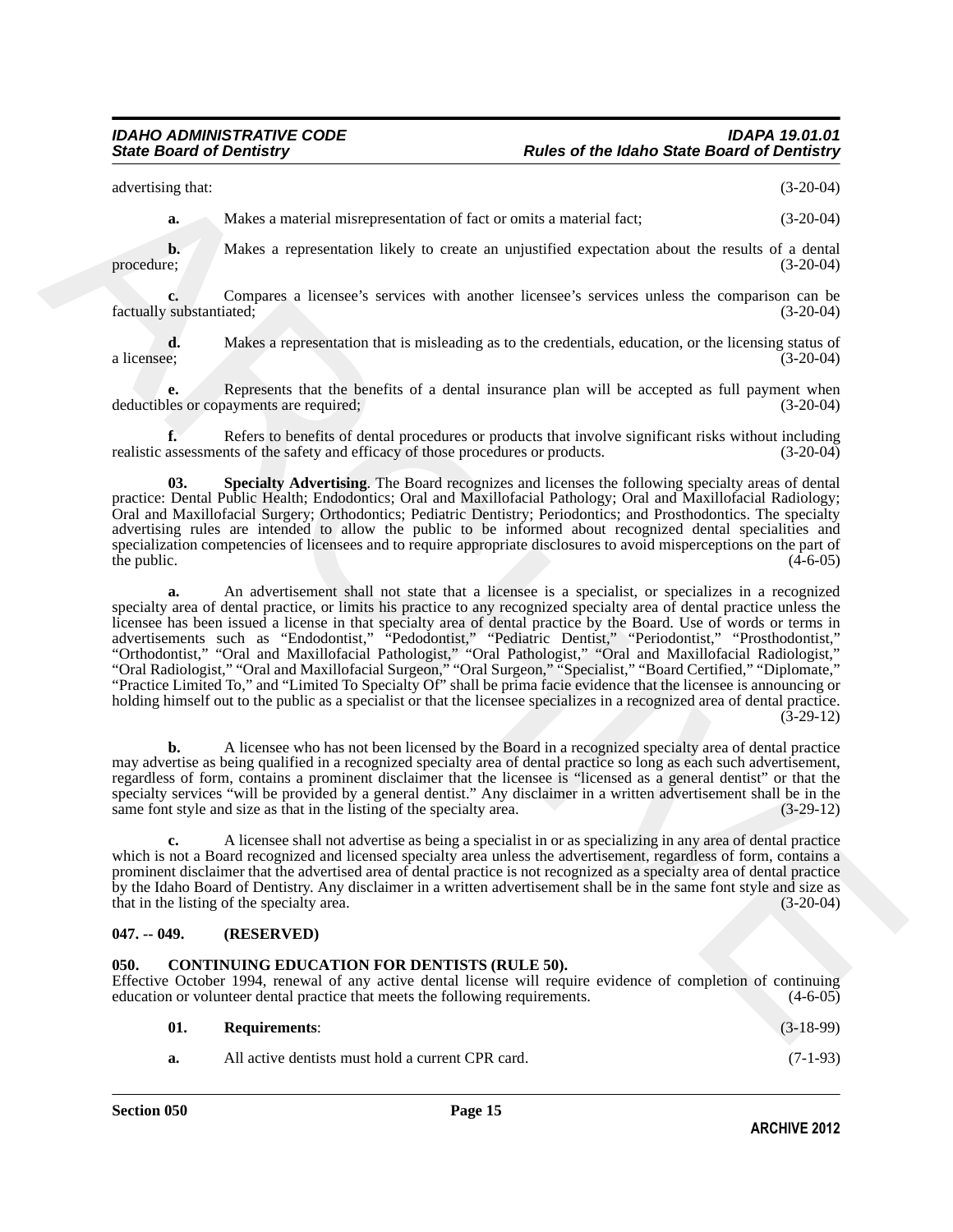**b.** All active dentists shall acquire thirty (30) credits of verifiable continuing education in each renewal period. One (1) credit is defined as one (1) hour of instruction. (3-29-12) biennial renewal period. One  $(1)$  credit is defined as one  $(1)$  hour of instruction.

**c.** Continuing education must be oral health/health-related for the professional development of a dentist. The thirty (30) credits shall be obtained through continuing education courses, correspondence courses, college credit courses, and viewing of videotape or listening to other media devoted to dental education. (3college credit courses, and viewing of videotape or listening to other media devoted to dental education.

**d.** A dentist holding an active status license issued by the Board shall be allowed one (1) credit of continuing education for every two (2) hours of verified volunteer dental practice performed during the biennial renewal period up to a maximum of ten (10) credits. (3-30-07)

**e.** Any person who becomes licensed as an active dentist during any biennial renewal period shall be required at the time of the next successive license renewal to report a prorated amount of continuing education credits as specified by the Board. (3-30-07)

<span id="page-15-4"></span>**02. Documentation**. In conjunction with license renewal, the dentist shall provide a list of continuing education credits obtained and verification of hours of volunteer dental practice performed and certify that the minimum requirements were completed in the biennial renewal period. (3-30-07)

#### <span id="page-15-0"></span>**051. CONTINUING EDUCATION FOR DENTAL HYGIENISTS (RULE 51).**

Effective April 1994, renewal of any active dental hygiene license or dental hygiene license endorsement will require evidence of completion of continuing education or volunteer dental hygiene practice that meets the following requirements. (4-6-05) requirements.

#### <span id="page-15-2"></span>**01. Requirements for Renewal of an Active Status Dental Hygiene License**: (4-6-05)

**a.** All active dental hygienists must hold a current CPR card.  $(6-2-92)$ 

**b.** All active dental hygienists shall acquire twenty-four (24) credits of verifiable continuing education initial renewal period. One (1) credit is defined as one (1) hour of instruction. (3-29-12) in each biennial renewal period. One  $(1)$  credit is defined as one  $(1)$  hour of instruction.

**c.** Continuing education must be oral health/health-related education for the professional development of a dental hygienist. The twenty-four (24) credits shall be obtained through continuing education courses, correspondence courses, college credit courses, viewing of videotape or listening to other media devoted to dental hygiene education. (3-29-12)

**d.** A dental hygienist holding an active status license issued by the Board shall be allowed one (1) credit of continuing education for every two (2) hours of verified volunteer dental hygiene practice performed during<br>the biennial renewal period up to a maximum of ten (10) credits. the biennial renewal period up to a maximum of ten  $(10)$  credits.

<span id="page-15-3"></span>**e.** Any person who becomes licensed as an active dental hygienist during any biennial renewal period shall be required at the time of the next successive license renewal to report a prorated amount of continuing education credits as specified by the Board. (3-30-07) education credits as specified by the Board.

ARCHIVE **02. Requirements for Renewal of an Extended Access Dental Hygiene License Endorsement**. In addition to any other continuing education requirements for renewal of a dental hygiene license, a person granted an extended access dental hygiene license endorsement shall complete twelve (12) credits of verifiable continuing education in each biennial renewal period in the specific practice areas of medical emergencies, local anesthesia, oral pathology, care and treatment of geriatric, medically compromised or disabled patients and treatment of children. Any person who is issued an extended access dental hygiene license endorsement during any biennial renewal period shall be required at the time of the next successive license renewal to report a prorated amount of those continuing education credits required under this section as specified by the Board. (3-29-12) education credits required under this section as specified by the Board.

<span id="page-15-1"></span>**03. Documentation**. In conjunction with license and endorsement renewal, the dental hygienist shall provide a list of continuing education credits obtained and verification of hours of volunteer dental hygiene practice<br>performed and certify that the minimum requirements were completed in the biennial renewal period. (3-3 performed and certify that the minimum requirements were completed in the biennial renewal period.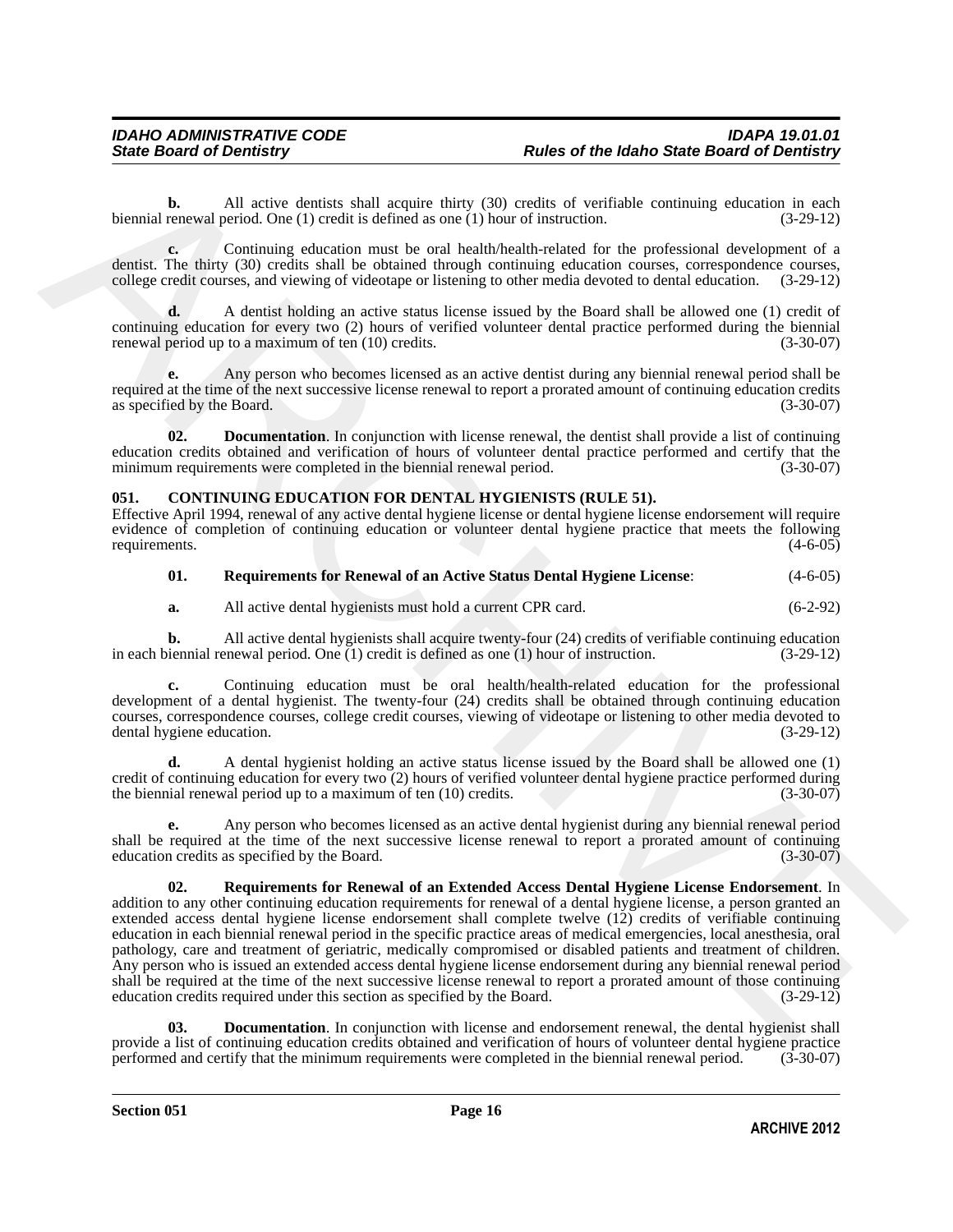#### **052. -- 053. (RESERVED)**

<span id="page-16-1"></span><span id="page-16-0"></span>

| 054. | <b>DEFINITIONS (RULE 54).</b><br>For the purposes of these anesthesia rules, the following terms will be used, as defined below: | $(4-11-06)$ |
|------|----------------------------------------------------------------------------------------------------------------------------------|-------------|
| 01.  | <b>Methods of Anxiety and Pain Control.</b>                                                                                      | $(4-11-06)$ |
| a.   | Analgesia shall mean the diminution or elimination of pain.                                                                      | $(4-7-11)$  |

**b.** Local anesthesia shall mean the elimination of sensation, especially pain, in one (1) part of the body pical application or regional injection of a drug.  $(4-7-11)$ by the topical application or regional injection of a drug.

**68.3.** (RESERVED)<br>
68. • **OSERVED (86. • CALLE S4.** 6 following terms will be used, as defined below. (4-11-06)<br>
For the present of the smoothed and terms in the following terms will be used, as defined below. (4-11-06)<br> **c.** Minimal sedation shall mean a minimally depressed level of consciousness that retains the patient's ability to independently and continuously maintain an airway and respond normally to tactile stimulation and verbal command. Although cognitive function and coordination may be modestly impaired, ventilator and cardiovascular functions are unaffected. In accord with this particular definition, the drugs and/or techniques used should carry a margin of safety wide enough never to render unintended loss of consciousness. Further, patients whose only response is reflex withdrawal from repeated painful stimuli would not be considered to be in a state of minimal sedation.  $(4-7-11)$ sedation. (4-7-11)

**d.** Moderate sedation shall mean a drug-induced depression of consciousness during which patients respond purposefully to verbal commands, either alone or accompanied by light tactile stimulation. No interventions are required to maintain a patent airway, and spontaneous ventilation is adequate. Cardiovascular function is usually maintained. (4-7-11)

**e.** Deep sedation shall mean a drug-induced depression of consciousness during which patients cannot be easily aroused but respond purposefully following repeated or painful stimulation. The ability to independently maintain ventilator function may be impaired. Patients may require assistance in maintaining a patent airway, and<br>spontaneous ventilation may be inadequate. Cardiovascular function is usually maintained. (4-7-11) spontaneous ventilation may be inadequate. Cardiovascular function is usually maintained.

**f.** General anesthesia shall mean a drug-induced loss of consciousness during which patients are not arousable, even by painful stimulation. The ability to independently maintain ventilator function is often impaired. Patients often require assistance in maintaining a patent airway, and positive pressure ventilation may be required because of depressed spontaneous ventilation or drug-induced depression of neuromuscular function. Cardiovascular function may be impaired. (4-7-11) function may be impaired.

#### <span id="page-16-2"></span>**02. Sedation Terms**. (4-11-06)

**a.** Advanced Cardiac Life Support (ACLS) shall mean an advanced cardiac life support course offered by a recognized accrediting organization.

**b.** Monitor or monitoring shall mean the direct clinical observation of a patient during the administration of anesthesia by a person trained to observe the physical condition of the patient and capable of assisting with emergency or other procedures. (4-11-06) assisting with emergency or other procedures.

**c.** Operator shall mean the supervising dentist or another person who is authorized by these rules or holds a permit to induce and administer the proper level of anesthesia/sedation.  $(4-11-06)$ 

**d.** Titration shall mean the administration of incremental doses of a drug until a desired effect is reached. Knowledge of each drug's time of onset, peak response and duration of action is essential to avoid over sedation. Although the concept of titration of a drug to effect is critical for patient safety, when the intent is moderate sedation one must know whether the previous dose has taken full effect before administering an additional drug  $\blacksquare$ increment.  $(4-7-11)$ 

Maximum recommended (MRD) shall mean maximum FDA-recommended dose of a drug, as oproved labeling for unmonitored home use.  $(4-7-11)$ printed in FDA-approved labeling for unmonitored home use.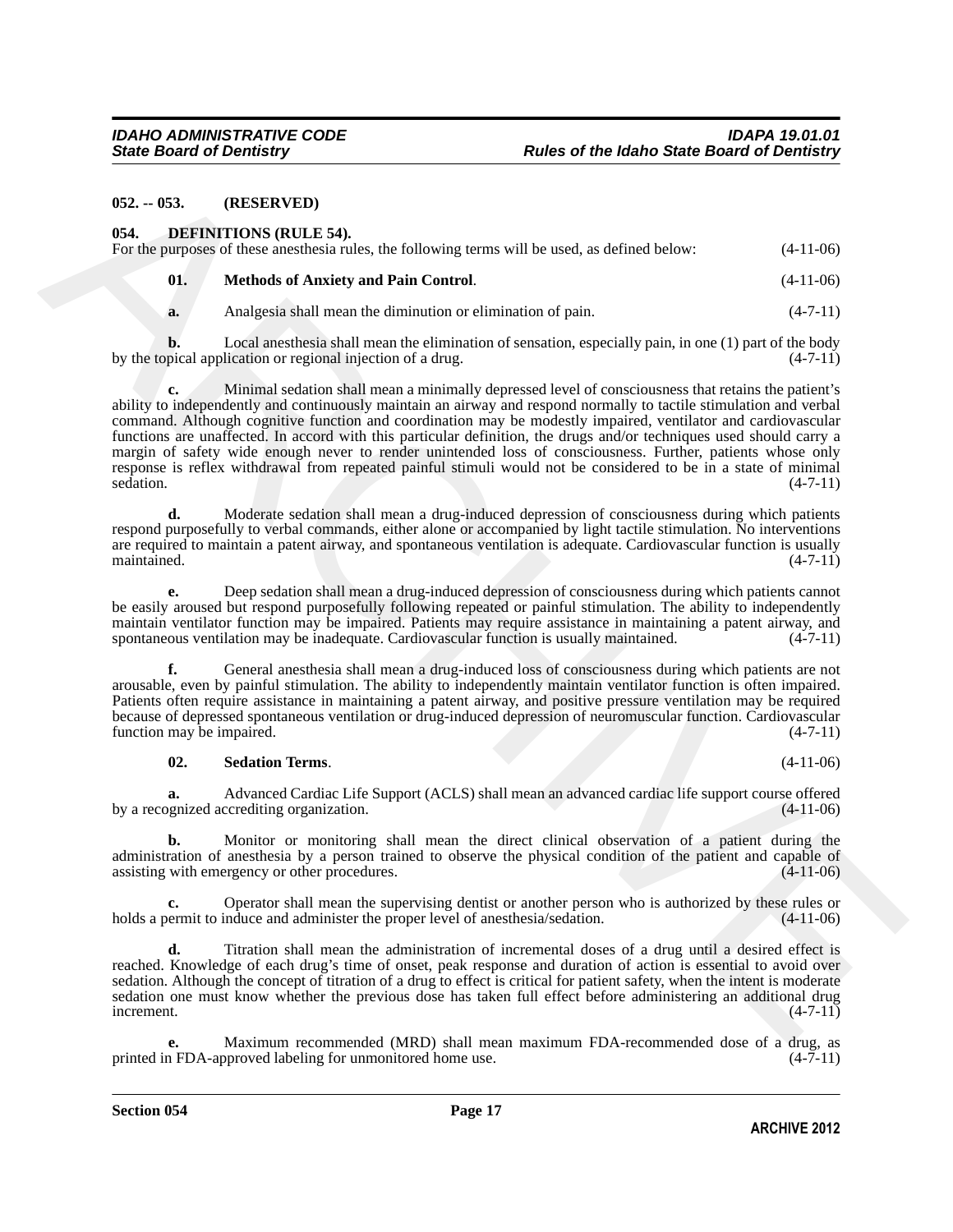**f.** Incremental dosing shall mean administration of multiple doses of a drug until a desired effect is but not to exceed the maximum recommended dose (MRD).  $(4-7-11)$ reached, but not to exceed the maximum recommended dose (MRD).

**g.** Supplemental dosing during minimal sedation shall mean a single additional dose of the initial drug that may be necessary for prolonged procedures. The supplemental dose should not exceed one-half of the initial dose and should not be administered until the dentist has determined the clinical half-life of the initial dosing has passed. The total aggregate dose must not exceed one and one-half times  $(1.5x)$  MRD on the day of treatment.  $(4-7-11)$ 

#### <span id="page-17-1"></span>**03. Routes of Administration**. (4-11-06)

**a.** Enteral. Any technique of administration in which the agent is absorbed through the gastrointestinal t or oral mucosa (i.e., oral, rectal, sublingual).  $(GI)$  tract or oral mucosa (i.e., oral, rectal, sublingual).

**b.** Inhalation. A technique of administration in which a gaseous or volatile agent is introduced into the d whose primary effect is due to absorption through the gas/blood interface.  $(4-7-11)$ lungs and whose primary effect is due to absorption through the gas/blood interface.

**c.** Parenteral. A technique of administration in which the drug bypasses the gastrointestinal (GI) tract [i.e., intramuscular (IM), intravenous (IV), intranasal (IN), submucosal (SM), subcutaneous (SC), intraosseous (IO)].  $(4 - 7 - 11)$ 

**d.** Transdermal. A technique of administration in which the drug is administered by patch or resis through skin. (4-7-11) iontophoresis through skin.

**e.** Transmucosal. A technique of administration in which the drug is administered across mucosa such asal, sublingual, or rectal. (4-7-11) as intranasal, sublingual, or rectal.

#### <span id="page-17-3"></span>**055. MINIMAL SEDATION (RULE 55).**

<span id="page-17-4"></span>Persons licensed to practice dentistry in accordance with the Idaho Dental Practice Act and these rules are not required to obtain a permit to administer minimal sedation to adult patients. When the intent is minimal sedation for adults, the appropriate initial dosing of a single enteral drug is no more than the maximum recommended dose (MRD) of a drug that can be prescribed for unmonitored home use. (4-7-11)  $(MRD)$  of a drug that can be prescribed for unmonitored home use.

rescale, for the later point in the three methods and the state of the state of the state of the state of the state of the state of the state of the state of the state of the state of the state of the state of the state o **01. Patient Safety**. The administration of minimal sedation is permissible so long as it does not produce an alteration of the state of consciousness in a patient to the level of moderate sedation, deep sedation or general anesthesia. A dentist must first qualify for and obtain the appropriate permit from the Board of Dentistry to be authorized to sedate patients to the level of moderate sedation, deep sedation or general anesthesia. Nitrous oxide/ oxygen may be used in combination with a single enteral drug in minimal sedation. Notwithstanding any other provision in these rules, a dentist shall initiate and regulate the administration of nitrous oxide/oxygen when used in combination with minimal sedation.

<span id="page-17-5"></span>**02. Personnel**. At least one (1) additional person currently certified in Basic Life Support for Healthcare Providers must be present in addition to the dentist. (4-7-11)

### <span id="page-17-2"></span>**056. LOCAL ANESTHESIA (RULE 56).**

Persons licensed to practice dentistry and dental hygiene in accordance with the Idaho Dental Practice Act and these rules are not required to obtain a permit to administer local anesthesia to patients. Dental offices in which local anesthesia is administered to patients shall, at a minimum, have and maintain suction equipment capable of aspirating gastric contents from the mouth and pharynx, a portable oxygen delivery system including full face masks and a bagvalve mask combination capable of delivering positive pressure, oxygen-enriched ventilation to the patient, a blood pressure cuff of appropriate size and a stethoscope. (4-11-06) pressure cuff of appropriate size and a stethoscope.

### <span id="page-17-6"></span><span id="page-17-0"></span>**057. NITROUS OXIDE/OXYGEN (RULE 57).**

Persons licensed to practice dentistry and dental hygiene and dental assistants certified in accordance with the Idaho Dental Practice Act and these rules are not required to obtain a permit to administer nitrous oxide/oxygen to patients. Nitrous oxide/oxygen when used in combination with other sedative agents may produce an alteration of the state of consciousness in a patient to the level of moderate sedation, deep sedation or general anesthesia. A dentist must first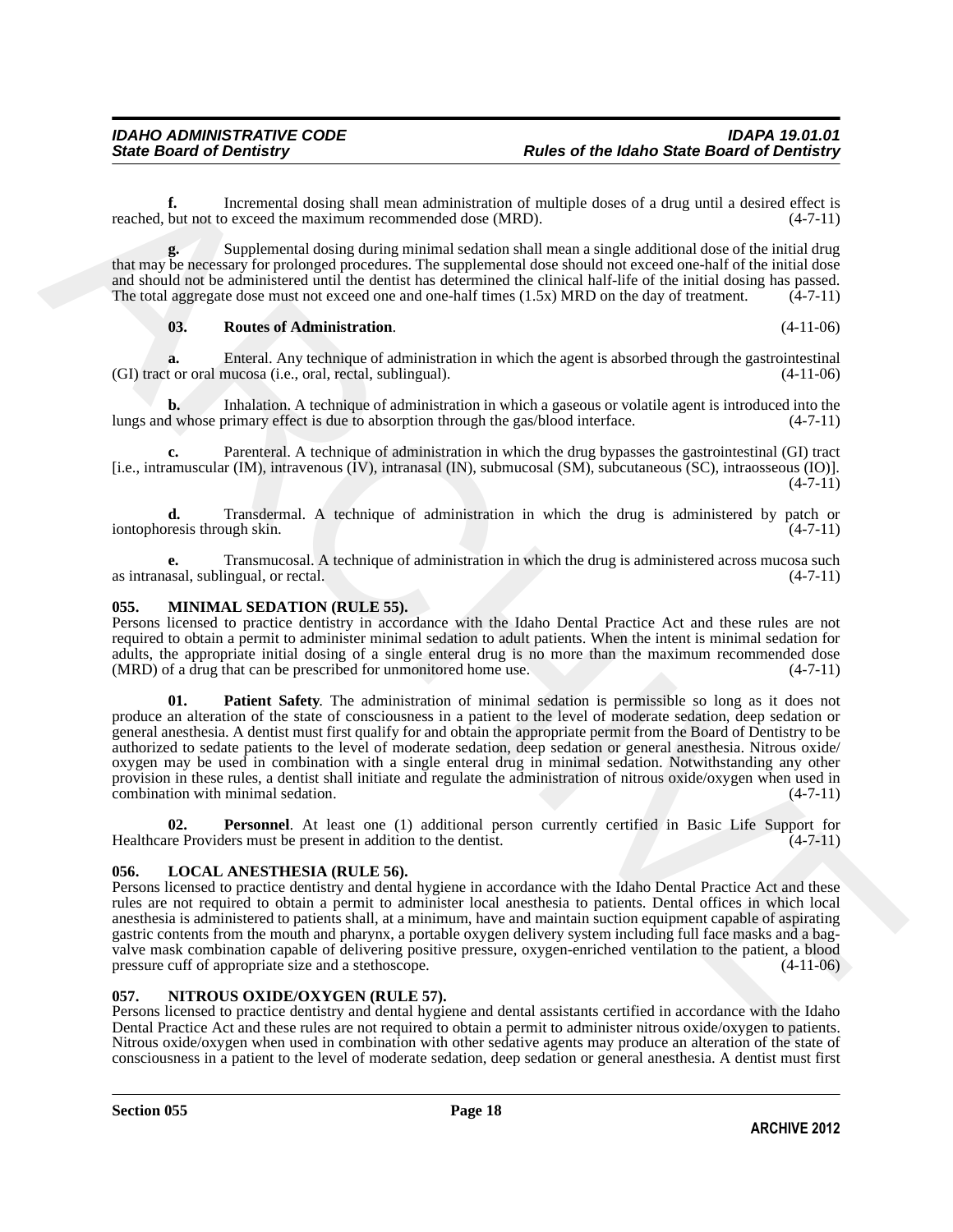<span id="page-18-6"></span><span id="page-18-5"></span>

| 01.            | Patient Safety. In connection with the administration of nitrous oxide/oxygen, a dentist shall:                                                                                                                                                                                                                                                                                                                                                                                                                                                                                                                                                                                                                                                                 | $(4-7-11)$  |
|----------------|-----------------------------------------------------------------------------------------------------------------------------------------------------------------------------------------------------------------------------------------------------------------------------------------------------------------------------------------------------------------------------------------------------------------------------------------------------------------------------------------------------------------------------------------------------------------------------------------------------------------------------------------------------------------------------------------------------------------------------------------------------------------|-------------|
| a.             | Evaluate the patient to insure that the patient is an appropriate candidate for nitrous/oxygen; and                                                                                                                                                                                                                                                                                                                                                                                                                                                                                                                                                                                                                                                             | $(4-7-11)$  |
| $\mathbf{b}$ . | Insure that any patient under nitrous/oxygen shall be continually monitored; and                                                                                                                                                                                                                                                                                                                                                                                                                                                                                                                                                                                                                                                                                | $(4-7-11)$  |
|                | Insure that a second person shall be on the office premises who can immediately respond to any<br>request from the person administering the nitrous/oxygen.                                                                                                                                                                                                                                                                                                                                                                                                                                                                                                                                                                                                     | $(4-7-11)$  |
| 02.            | Required Facilities and Equipment. Dental offices in which nitrous oxide/oxygen is administered<br>to patients shall, at a minimum and in addition to emergency medications, maintain appropriate facilities and have<br>equipment on site for immediate use as follows:                                                                                                                                                                                                                                                                                                                                                                                                                                                                                        | $(4-7-11)$  |
| a.             | A nitrous oxide delivery system with a fail-safe system that is appropriately checked and calibrated.<br>The equipment must also have either:                                                                                                                                                                                                                                                                                                                                                                                                                                                                                                                                                                                                                   | $(4-7-11)$  |
| i.             | A functioning device that prohibits the delivery of less than thirty percent (30%) oxygen; or                                                                                                                                                                                                                                                                                                                                                                                                                                                                                                                                                                                                                                                                   | $(4-7-11)$  |
| ii.            | An appropriately calibrated and functioning in-line oxygen analyzer with audible alarm; and                                                                                                                                                                                                                                                                                                                                                                                                                                                                                                                                                                                                                                                                     | $(4-7-11)$  |
| b.             | An appropriate scavenging system must be available; and                                                                                                                                                                                                                                                                                                                                                                                                                                                                                                                                                                                                                                                                                                         | $(4-7-11)$  |
| c.             | A positive-pressure oxygen delivery system suitable for the patient being treated.                                                                                                                                                                                                                                                                                                                                                                                                                                                                                                                                                                                                                                                                              | $(4-7-11)$  |
| 03.            | Personnel. For nitrous oxide/oxygen administration, personnel shall include:                                                                                                                                                                                                                                                                                                                                                                                                                                                                                                                                                                                                                                                                                    | $(4-7-11)$  |
| a.             | An operator; and                                                                                                                                                                                                                                                                                                                                                                                                                                                                                                                                                                                                                                                                                                                                                | $(4-11-06)$ |
| $b$ .          | An assistant currently certified in Basic Life Support for Healthcare Providers.                                                                                                                                                                                                                                                                                                                                                                                                                                                                                                                                                                                                                                                                                | $(4-7-11)$  |
| c.             | Auxiliary personnel must have documented training in Basic Life Support for Healthcare<br>Providers, shall have specific assignments, and shall have current knowledge of the emergency cart inventory. The<br>dentist and all office personnel must participate in periodic reviews of office emergency protocol.                                                                                                                                                                                                                                                                                                                                                                                                                                              | $(4-7-11)$  |
| $058. - 059.$  | (RESERVED)                                                                                                                                                                                                                                                                                                                                                                                                                                                                                                                                                                                                                                                                                                                                                      |             |
| 060.           | MODERATE SEDATION (RULE 60).<br>Dentists licensed in the state of Idaho cannot administer moderate sedation in the practice of dentistry unless they<br>have obtained the proper moderate sedation permit from the Idaho State Board of Dentistry. A moderate sedation<br>permit may be either enteral or parenteral. A moderate enteral sedation permit authorizes dentists to administer<br>moderate sedation by either enteral or combination inhalation-enteral routes of administration. A moderate parenteral<br>sedation permit authorizes a dentist to administer moderate sedation by any route of administration. A dentist shall<br>not administer moderate sedation to children under sixteen (16) years of age and one hundred (100) pounds unless |             |

### <span id="page-18-4"></span><span id="page-18-0"></span>**058. -- 059. (RESERVED)**

### <span id="page-18-2"></span><span id="page-18-1"></span>**060. MODERATE SEDATION (RULE 60).**

<span id="page-18-3"></span>**01. Requirements for a Moderate Enteral Sedation Permit**. To qualify for a moderate enteral sedation permit, a dentist applying for a permit shall provide proof that the dentist has completed training in the administration of moderate sedation to a level consistent with that prescribed in the American Dental Association's "Guidelines for Teaching Pain Control and Sedation to Dentists and Dental Students," as incorporated in Section 004 in these rules. The five (5) year requirement regarding the required training for a moderate enteral sedation permit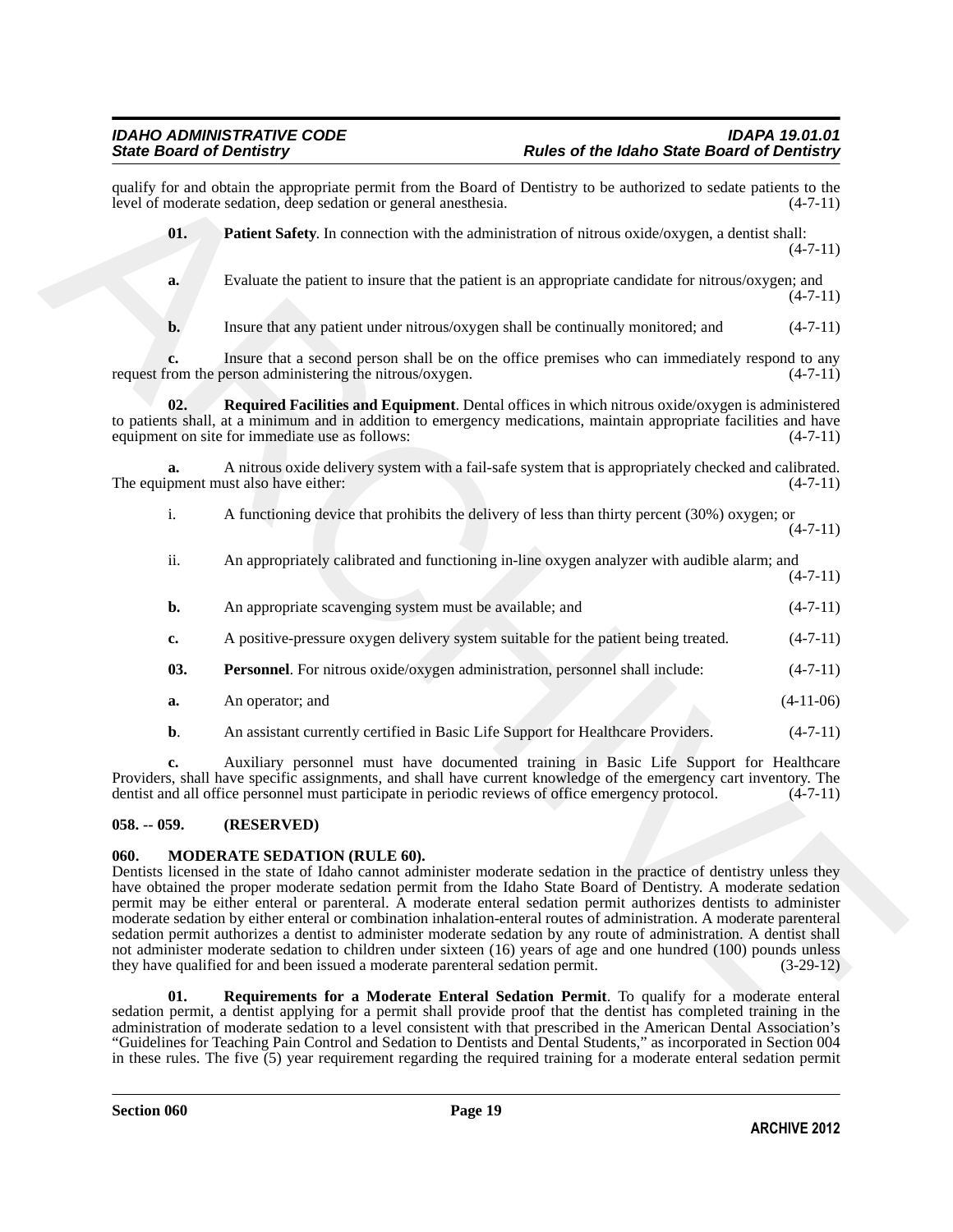# *IDAHO ADMINISTRATIVE CODE IDAPA 19.01.01 State Board of Dentistry Rules of the Idaho State Board of Dentistry*

shall not be applicable to applicants who hold an equivalent permit in another state which has been in effect for the twelve (12) month period immediately prior to the application date. To obtain a moderate enteral sedation permit, a dentist must provide certification of the following: dentist must provide certification of the following:

**a.** Completion of an American Dental Association accredited or Board of Dentistry approved postdoctoral training program within five (5) years of the date of application for a moderate enteral sedation permit that included documented training of a minimum of twenty-four (24) hours of instruction plus management of at least ten (10) adult case experiences by the enteral and/or enteral-nitrous oxide/oxygen route. These ten (10) cases must include at least three live clinical dental experiences managed by participants in groups no larger than five (5). The remaining cases may include simulations and/or video presentations, but must include one experience in returning a patient from deep to moderate sedation; and (4-7-11) patient from deep to moderate sedation; and

<span id="page-19-1"></span>**b.** Proof of current certification of Advanced Cardiac Life Support or its equivalent. (4-7-11)

shall not be myllically a application who both a registralies premisi a newlet attached in the proposition of the first of the myllically and the stationary and the stationary (4-11) the myllically applicated to the first **02. Requirements for a Moderate Parenteral Sedation Permit**. To qualify for a moderate parenteral sedation permit, a dentist applying for a permit shall provide proof that the dentist has completed training in the administration of moderate parenteral sedation as prescribed in the American Dental Association's "Guidelines for Teaching Pain Control and Sedation to Dentists and Dental Students," as incorporated in Section 004 of these rules within the five (5) year period immediately prior to the date of application for a moderate parenteral sedation permit. The five (5) year requirement shall not be applicable to applicants who hold an equivalent permit in another state which has been in effect for the twelve (12) month period immediately prior to the date of application. The training program shall:  $(4-7-11)$ program shall:

**a.** Be sponsored by or affiliated with a dental school accredited by the Commission on Dental Accreditation of the American Dental Association or a teaching hospital or facility approved by the Board of Dentistry: and (4-5-00) Dentistry; and

**b.** Consist of a minimum of sixty (60) hours of instruction, plus management of at least twenty (20) by the intravenous route; and (4-7-11) patients by the intravenous route; and

**c.** Include the issuance of a certificate of successful completion that indicates the type, number of delength of training received. (3-18-99) hours, and length of training received.

**d.** In addition, the dentist must maintain current certification in Advanced Cardiac Life Support or its equivalent.  $(4-7-11)$ equivalent. (4-7-11)

#### <span id="page-19-0"></span>**03. General Requirements for Moderate Enteral and Moderate Parenteral Sedation Permits**.  $(4 - 7 - 11)$

**a.** Facility Requirements. The dentist must have a properly equipped facility for the administration of moderate sedation. The qualified dentist is responsible for the sedative management, adequacy of the facility and staff, diagnosis and treatment of emergencies related to the administration of moderate sedation and providing the equipment, drugs and protocol for patient rescue. Evaluators appointed by the Idaho State Board of Dentistry will periodically assess the adequacy of the facility and competence of the anesthesia team. The Board adopts the standards incorporated by reference in Section 004.01.c. and Section 004.01.d. of these rules as set forth by the American Dental Association.

**b.** Personnel. For moderate sedation, the minimum number of personnel shall be two (2) including:  $(4 - 7 - 11)$ 

| The operator; and |  | $(10-1-87)$ |  |
|-------------------|--|-------------|--|
|                   |  |             |  |

ii. An assistant currently certified in Basic Life Support for Healthcare Providers. (4-7-11)

iii. Auxiliary personnel must have documented training in basic life support for healthcare providers, shall have specific assignments, and shall have current knowledge of the emergency cart inventory. The practitioner and all office personnel must participate in documented periodic reviews of office emergency protocol, including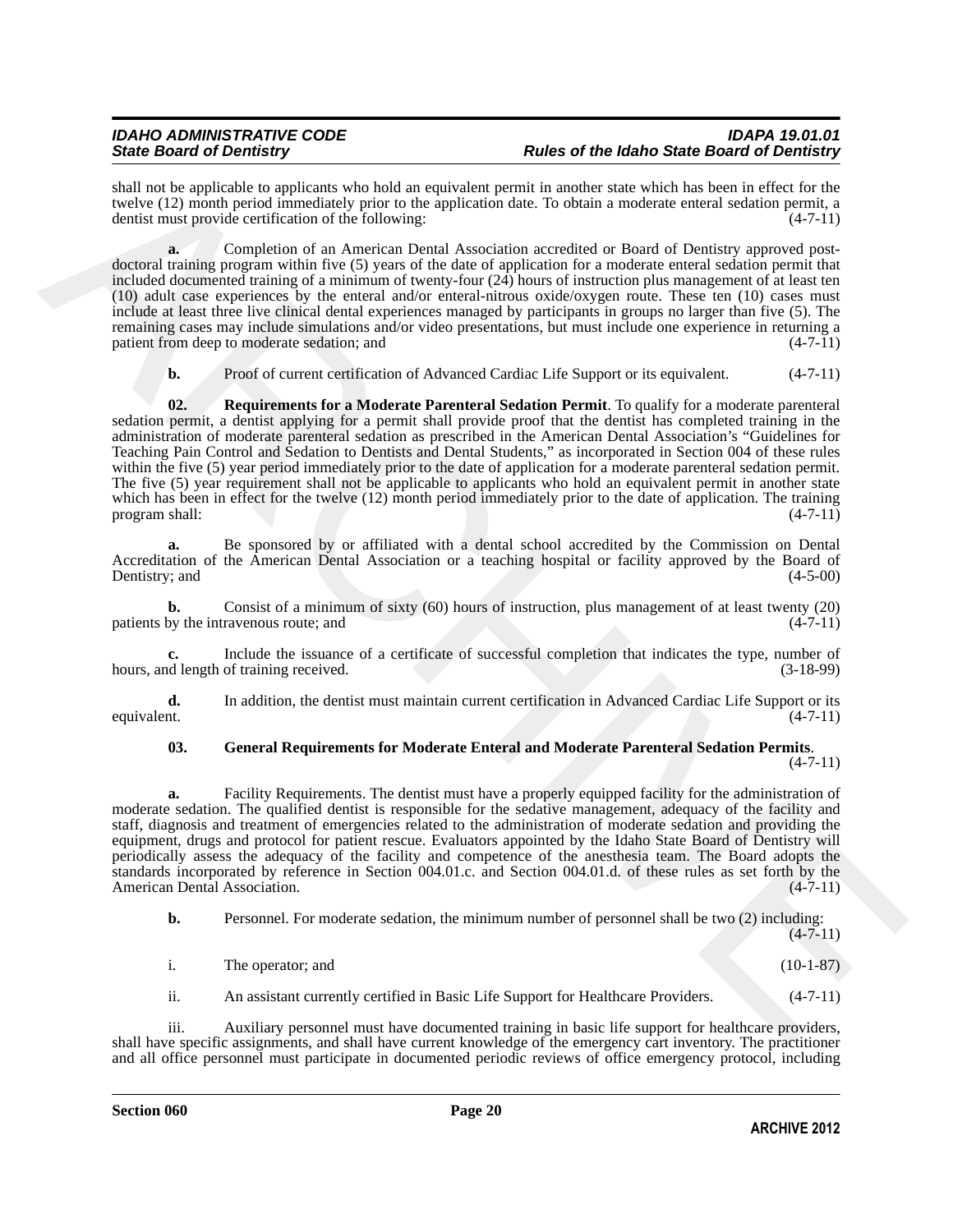simulated exercises, to assure proper equipment function and staff interaction.  $(4-7-11)$ 

**c.** Permit Renewal. Renewal of the permit will be required every five (5) years. Proof of a minimum of twenty-five (25) credit hours continuing education in moderate sedation which may include training in medical/ office emergencies will be required to renew a permit. A fee shall be assessed to cover administrative costs. (4-7-11)

**d.** Reinstatement. A dentist may make application for the reinstatement of an expired or surrendered permit issued by the Board under this rule within five (5) years of the date of the permit's expiration or surrender. Applicants for reinstatement of a permit shall satisfy the facility and personnel requirements of this rule and shall be required to verify that they have obtained an average of five (5) credit hours of continuing education in moderate sedation for each year subsequent to the date upon which the permit expired or was surrendered. A fee for reinstatement shall be assessed to cover administrative costs.  $(4-7-11)$ reinstatement shall be assessed to cover administrative costs.

### <span id="page-20-1"></span><span id="page-20-0"></span>**061. GENERAL ANESTHESIA AND DEEP SEDATION (RULE 61).**

Dentists licensed in the state of Idaho cannot use general anesthesia or deep sedation in the practice of dentistry unless they have obtained the proper permit from the Idaho State Board of Dentistry by conforming with the following conditions: (4-7-11) following conditions:

<span id="page-20-3"></span>**General Requirements**. A dentist applying for a permit to administer general anesthesia or deep vide proof that the dentist: (4-7-11) sedation shall provide proof that the dentist:

**a.** Has completed an advanced education program accredited by the ADA Commission on Dental Accreditation that affords comprehensive and appropriate training necessary to administer and manage deep sedation or general anesthesia, commensurate with Part IV.C of the American Dental Association's "Guidelines for the Use of Sedation and General Anesthesia by Dentists" within the five (5) year period immediately prior to the date of application for a permit. The five (5) year requirement shall not be applicable to applicants who hold an equivalent permit in another state which has been in effect for the twelve (12) month period immediately prior to the date of application; and (4-7-11) application; and

**b.** Current Certification in Advanced Cardiac Life Support or its equivalent; and  $(4-7-11)$ 

<span id="page-20-2"></span>**c.** Has an established protocol or admission to a recognized hospital. (3-18-99)

simulated exterds as An same properties of the properties and the forest control of external in the control of the control of the control of the control of the control of the control of the control of the control of the c **02. Facility Requirements**. The dentist must have a properly equipped facility for the administration of general anesthesia or deep sedation. The qualified dentist is responsible for the sedative management, adequacy of the facility and staff, diagnosis and treatment of emergencies related to the administration of general anesthesia or deep sedation and providing the equipment, drugs and protocol for patient rescue. Evaluators appointed by the Idaho State Board of Dentistry will periodically assess the adequacy of the facility and competence of the anesthesia team. The Board adopts the standards incorporated by reference in Section 004 of these rules, as set forth by the American Association of Oral and Maxillofacial Surgeons in their office anesthesia evaluation manual. (4-7-11) Association of Oral and Maxillofacial Surgeons in their office anesthesia evaluation manual.

**03. Personnel**. For general anesthesia or deep sedation, the minimum number of personnel shall be three (3) including:  $(4-7-11)$ 

<span id="page-20-6"></span>**a.** A qualified operator to direct the sedation as specified in Section 061 of this rule; and (4-7-11)

**b.** Two (2) additional individuals who have current certification in Basic Life Support for the Healthcare Provider. (4-7-11)

**c.** When the same individual administering the deep sedation or general anesthesia is performing the dental procedure, one (1) of the additional appropriately trained team members must be designated for patient monitoring. (4-7-11)

**04. Moderate Sedation**. A dentist holding a permit to administer general anesthesia or deep sedation s rule may also administer moderate sedation. (4-7-11) under this rule may also administer moderate sedation.

<span id="page-20-5"></span><span id="page-20-4"></span>**05. Permit Renewal**. Renewal of the permit will be required every five (5) years. Proof of a minimum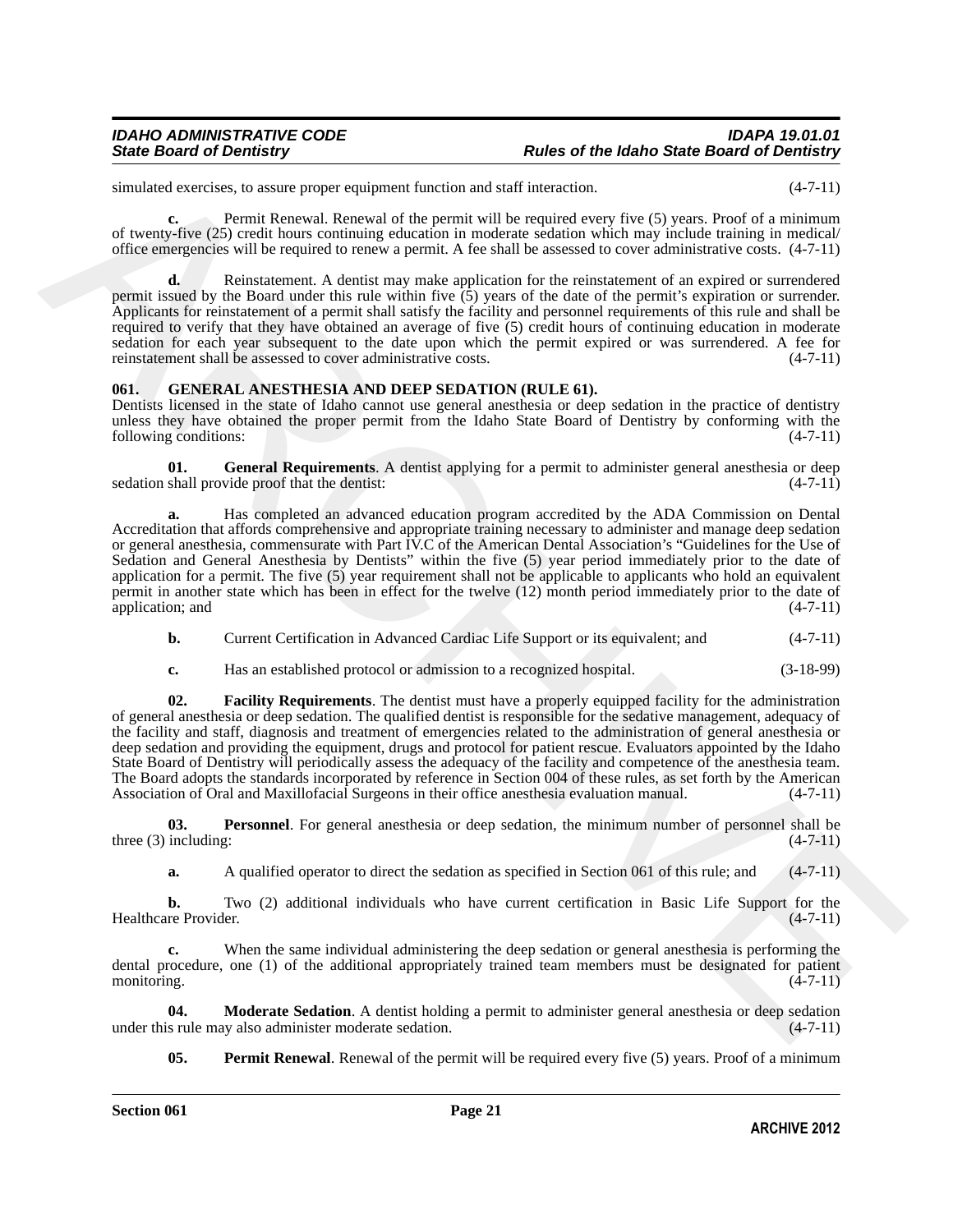<span id="page-21-8"></span>of twenty-five (25) credit hours of continuing education in general anesthesia or deep sedation and proof of current certification in Advance Cardiac Life Support will be required to renew a permit. A fee shall be assessed to cover administrative costs.

of treaty, the CV3 crossing of forming characteris is power in methods or determined to the maximum and production and positive of  $\sim$  3.11) the maximum and the second of the second of the second of the second of the sec **06.** Reinstatement. A dentist may make application for the reinstatement of an expired or surrendered permit issued by the Board under this rule within five  $(5)$  years of the date of the permit's expiration or surrender. Applicants for reinstatement of a permit shall satisfy the facility and personnel requirements of this rule and shall be required to verify that they have obtained an average of five (5) credit hours of continuing education in general anesthesia or deep sedation for each year subsequent to the date upon which the permit expired or was surrendered. A fee for reinstatement shall be assessed to cover administrative costs. (4-7-11)

#### <span id="page-21-11"></span><span id="page-21-0"></span>**062. USE OF OTHER ANESTHESIA PERSONNEL (RULE 62).**

A dentist who does not hold an anesthesia permit may perform dental procedures in a dental office on a patient who receives anesthesia induced by an anesthesiologist, a certified registered nurse anesthetist (CRNA), or another dentist with an anesthesia permit as follows: (3-29-10)

<span id="page-21-14"></span>**01. Personnel and Equipment Requirements**. The dentist shall have the same personnel, facilities, equipment, and drugs available during the procedure and during recovery as required of a dentist who has a permit for the level of anesthesia being provided. (3-29-10)

<span id="page-21-13"></span>**02. Patient's Condition Monitored Until Discharge**. The qualified anesthesia provider who induces anesthesia shall monitor the patient's condition until the patient is discharged and record the patient's condition at discharge in the patient's dental record as required by the rules applicable to the level of anesthesia being induced. The anesthesia record shall be maintained in the patient's dental record and is the responsibility of the dentist who is performing the dental procedures. (3-29-10)

<span id="page-21-15"></span>**03. Use of Services of a Qualified Anesthesia Provider**. A dentist who intends to use the services of a qualified anesthesia provider shall notify the Board in writing of his intent. Such notification need only be submitted once every licensing period. (3-29-10) once every licensing period.

<span id="page-21-12"></span>Advertising. A dentist who intends to use the services of a qualified anesthesia provider may advertise the service provided so long as each such advertisement contains a prominent disclaimer that the service<br>"will be provided by a qualified anesthesia provider." (3-29-10) "will be provided by a qualified anesthesia provider."

#### <span id="page-21-9"></span><span id="page-21-1"></span>**063. INCIDENT REPORTING (RULE 63).**

Dentists shall report to the Board, in writing, within seven (7) days after the death or transport to a hospital or emergency center for medical treatment for a period exceeding twenty-four (24) hours of any patient to whom sedation was administered. (4-7-11) sedation was administered.

# <span id="page-21-10"></span><span id="page-21-2"></span>**064. SUSPENSION, REVOCATION OR RESTRICTION OF ANESTHESIA PERMIT (RULE 64).**

The Board may, at any time and for just cause, institute proceedings to revoke, suspend, or otherwise restrict an anesthesia a permit issued pursuant to Sections 060 and 061 of these rules. If the Board determines that emergency action is necessary to protect the public, summary suspension may be ordered pending further proceedings. Proceedings to suspend, revoke or restrict a permit shall be subject to applicable statutes and rules governing administrative procedures before the Board. (3-18-99) administrative procedures before the Board.

### <span id="page-21-5"></span><span id="page-21-3"></span>**065. DETERMINATION OF DEGREE OF SEDATION BY THE BOARD (RULE 65).**

In any matter under review or in any proceeding being conducted in which the Board must determine the degree of sedation or level of consciousness of a patient, the Board may base its findings or conclusions on, among other matters, The following: (4-11-06) matters, The following:

<span id="page-21-7"></span>**Medication and Dosage**. The type and dosage of medication(s) that was administered to the patient as well as the route of administration of the medication(s); and (4-11-06)

<span id="page-21-6"></span>**02. Expected Results**. The result that can reasonably be expected from the medication(s) administered noise insidering the physical and psychological status of the patient. (4-11-06) when considering the physical and psychological status of the patient.

# <span id="page-21-4"></span>**066. -- 999. (RESERVED)**

**Section 062 Page 22**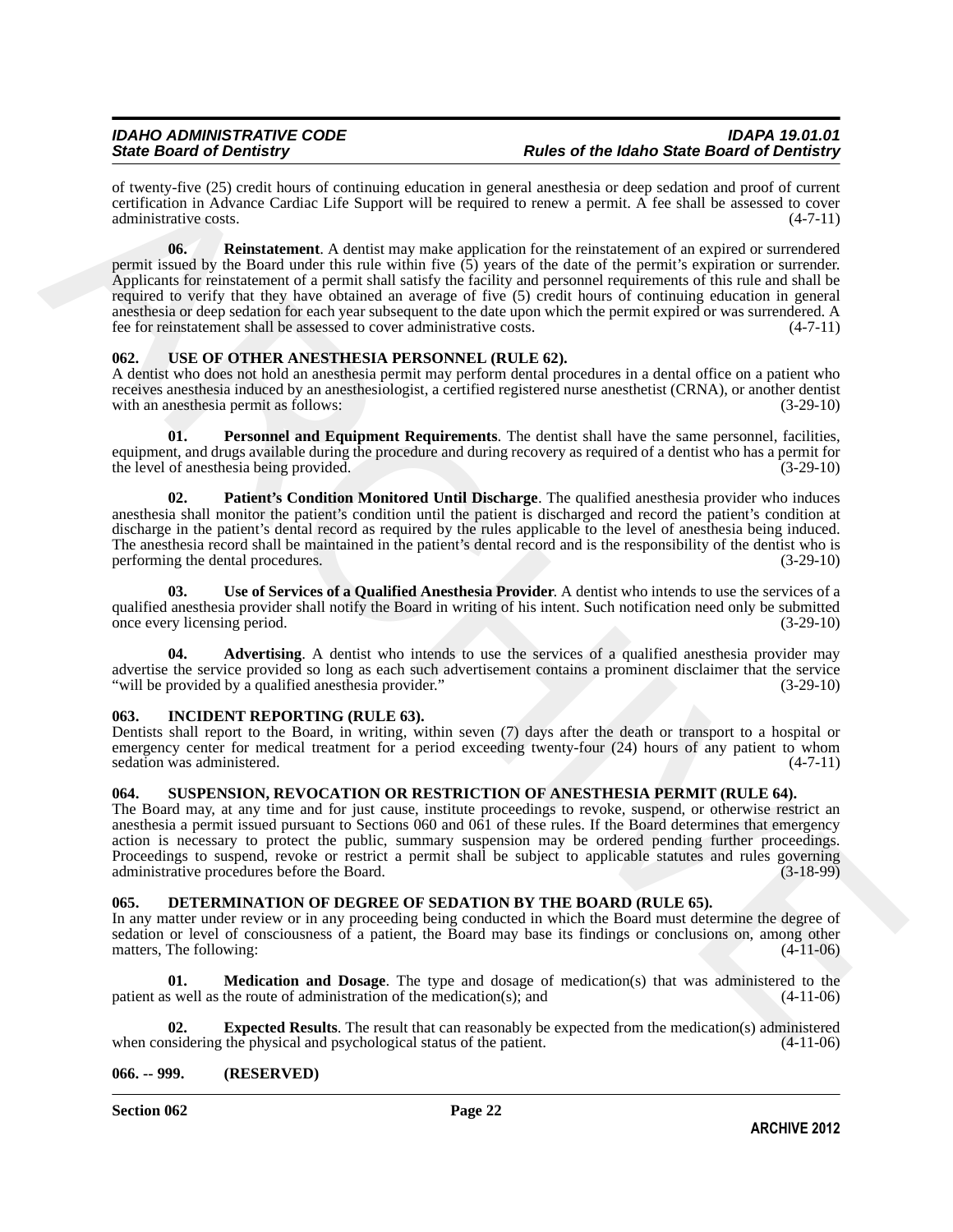# *Subject Index*

# **A**

Advertising 14 General Advertising Provisions 14 Prohibited Advertising 14 Specialty Advertising 15 Applications 4

#### **C**

Continuing Education for Dental Hygienists 16 Documentation 16 Requirements for Renewal of an Active Status Dental Hygiene License 16 Requirements for Renewal of an Extended Access Dental Hygiene License Endorsement 16 Continuing Education for Dentists 15 Documentation 16 Requirements 15

# **D**

[A](#page-13-1)ctoring 1.4 (and 2 December 1.6 (and 2 December 1.6 (and 2 December 1.6 (and 2 December 1.6 (and 2 December 1.6 (and 2 December 1.6 (and 2 December 1.6 (and 2 December 1.6 (and 2 December 1.6 (and 2 December 1.6 (and 2 D Definitions 17 Methods of Anxiety & Pain Control 17 Routes of Administration 18 Sedation Terms 17 Dental Assistants - Practice 9 Curriculum Approval 11 Direct Supervision 9 Expanded Functions Qualifications 11 Other Credentials 11 Prohibited Duties 10 Dental Hygiene Licensure By Credentials 6 Cardiopulmonary Resuscitation 6 Graduation 6 Interview 6 Local Anesthesia 6 National Board Examination 6 Provisional License 6 Dental Hygienists - License Endorsements 7 Extended Access Dental Hygiene Endorsement 7 Extended Access Dental Hygiene Restorative Endorsement 7 [Renewal 7](#page-6-3) Dental Hygienists - Practice

### 8

Direct Supervision 8 General Supervision 8 Indirect Supervision 8 Dental Hygienists - Prohibited Practice 9 Prohibited Duties 9 Determination Of Degree Of Sedation By The Board 22 Expected Results 22 Medication & Dosage 22

#### **E**

Examination For Dental Hygiene Licenses 5 Clinical Examination 5 Written Examination 5 Examination For General Dental Licenses 5 Clinical Examination 5 Written Examination 5 Examinations 4

# **F**

Fees -- General 5

# **G**

General Anesthesia & Deep Sedation 21 Facility Requirements 21 General Requirements 21 Moderate Sedation 21 Permit Renewal 21 Personnel 21 Reinstatement 22

# **I**

Incident Reporting 22

# **L**

License & Application Fees 4 Application Fees for Dental Hygienists 4 Application Fees for Dentists 4 Application Fees for General Anesthesia & Moderate Sedation Permits 5 Biennial License Fees for Dentists 4 Biennial License Fees for Hygienists 4 Licensure Of Dental Specialists 13 [Application 14](#page-13-3) [Examination 14](#page-13-4)

Limitation of Practice 14 Requirements for Specialty Licensure 13 Local Anesthesia 18

# **M**

Minimal Sedation 18 Patient Safety 18 Personnel 18 Moderate Sedation 19 General Requirements for Moderate Enteral & Moderate Parenteral Sedation Permits 20 Requirements for a Moderate Enteral Sedation Permit 19 Requirements for a Moderate Parenteral Sedation Permit 20

### **N**

Nitrous Oxide/Oxygen 18, 19 Patient Safety 19 Required Facilities & Equipment 19

### **P**

Provisional License, Provisional Licensure 6 Provisional Licensure 6 Active Practice 6 Additional 6 Current Licensure 6 Evidence 6

### **R**

Requirement For CPR 5 Requirements For Dental Hygiene Licensure 5 Requirements For Dental Licensure 5

### **S**

Suspension, Revocation Or Restriction Of Anesthesia Permit 22

# **U**

Unlawful Practice, Unprofessional Conduct 12 Unprofessional Conduct 11 Abandonment of Patients 12 Altering Records 12 Compliance With Dental Hygienist Professional Standards 13 Compliance With Dentist Professional Standards 13 Consent 13 [Controlled Substances 12](#page-11-3)